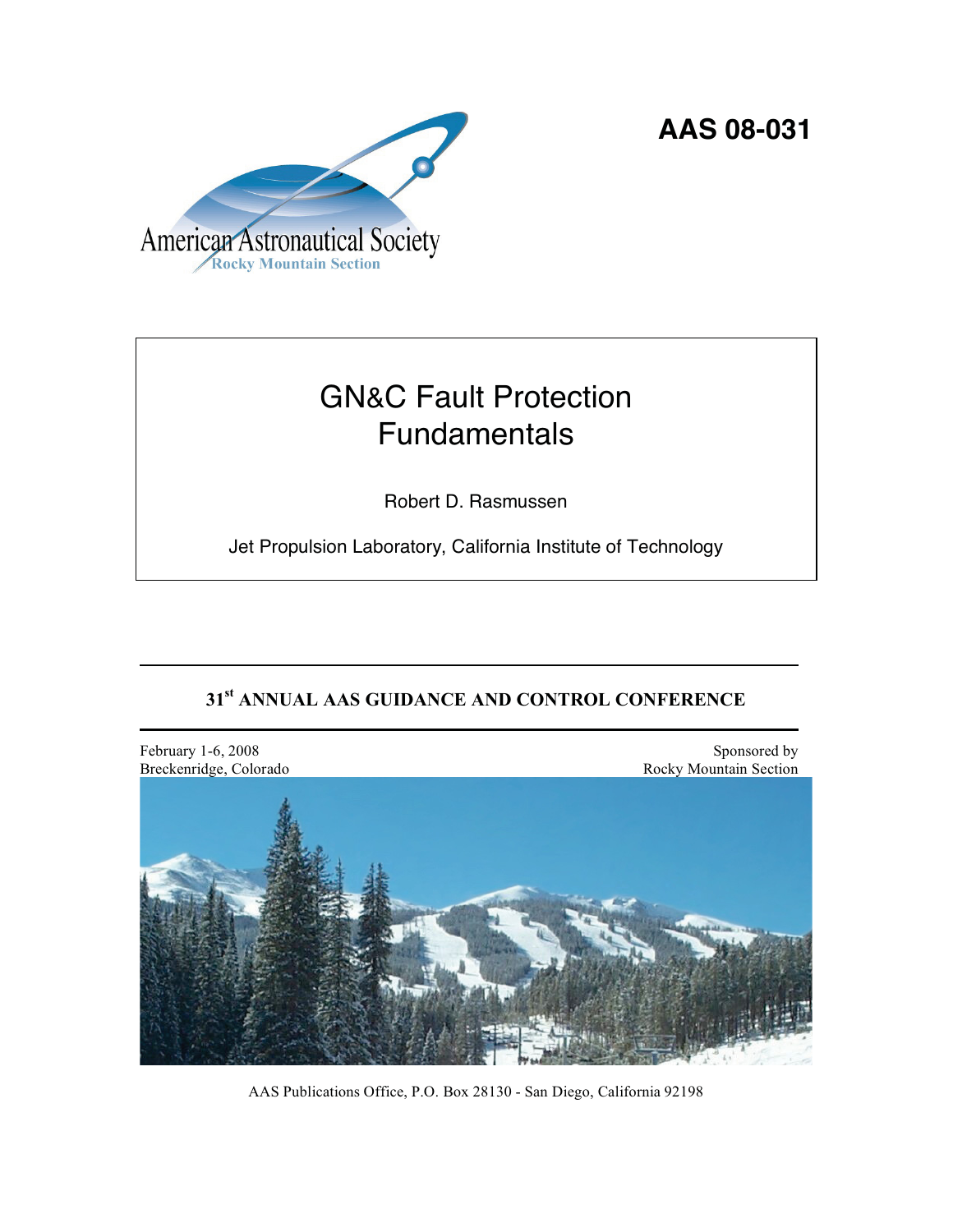## **GN&C FAULT PROTECTION FUNDAMENTALS**

### **Robert D. Rasmussen\***

Addressing fault tolerance for spacecraft Guidance, Navigation, and Control has never been easy. Even under normal conditions, these systems confront a remarkable blend of complex issues across many disciplines, with primary implications for most essential system functions. Moreover, GN&C must deal with the peculiarities of spacecraft configurations, disturbances, environment, and other physical mission-unique constraints that are seldom under its full control, all while promising consistently high performance.

Adding faults in all their insidious variety to this already intricate mix creates a truly daunting challenge. Appropriate tactical recovery must be ensured without compromise to mission or spacecraft integrity, even during energetic activities or under imminent critical deadlines. If that were not enough, the consequences of a seemingly prudent move can have profoundly negative long-term consequences, if chosen unwisely, so there is often a major strategic component to GN&C fault tolerance, as well. Therefore, it is not surprising that fault protection for GN&C has an enduring reputation as one of the more complex and troublesome aspects of spacecraft design — one that will only be compounded by the escalating ambitions of impending space missions.

Despite these difficulties, experience has suggested methods of attack that promise good results when followed consistently and implemented rigorously. Upon close scrutiny, it is strikingly clear that these methods have roots in the same fundamental concepts and principles that have successfully guided normal GN&C development. Yet it is disappointing to note that the actual manifestation of these ideas in deployed systems is rarely transparent. The cost of this obfuscation has been unwarranted growth in complexity, poorly understood behavior, incomplete coverage, brittle design, and loss of confidence.

The objective of this paper is to shed some light on the fundamentals of fault tolerant design for GN&C. The common heritage of ideas behind both faulted and normal operation is explored, as is the increasingly indistinct line between these realms in complex missions. Techniques in common practice are then evaluated in this light to suggest a better direction for future efforts.

#### **INTRODUCTION**

 $\overline{a}$ 

Volumes have been written about how to do GN&C, when everything is more or less right. It is an incredibly rich topic steeped in physics, math, engineering discipline, and decades of practice. Rather less though has been written about how to make GN&C work, even when things go seriously wrong. That's understandable. Success is hard enough without adding the complication of faults. Yet even without faults, it takes arbitrarily more effort to guarantee all is just right than to tolerate imperfection. Faults or not then, making things work, even when things aren't right, is really the essence of engineering.

Conventional engineering accounts for normal production variations, environment uncertainty, wear, and other meanders within the engineering design space. In GN&C, these are things like misalignments, measurement and disturbance noise, and small modeling simplifications. One typically characterizes such variations through sensitivity analyses of various sorts around selected design points, striving to make a system that serves its intended function and performs correctly within these expected tolerances. This aspect of conventional design can be thought of as variation tolerance.

<sup>\*</sup> Jet Propulsion Laboratory, California Institute of Technology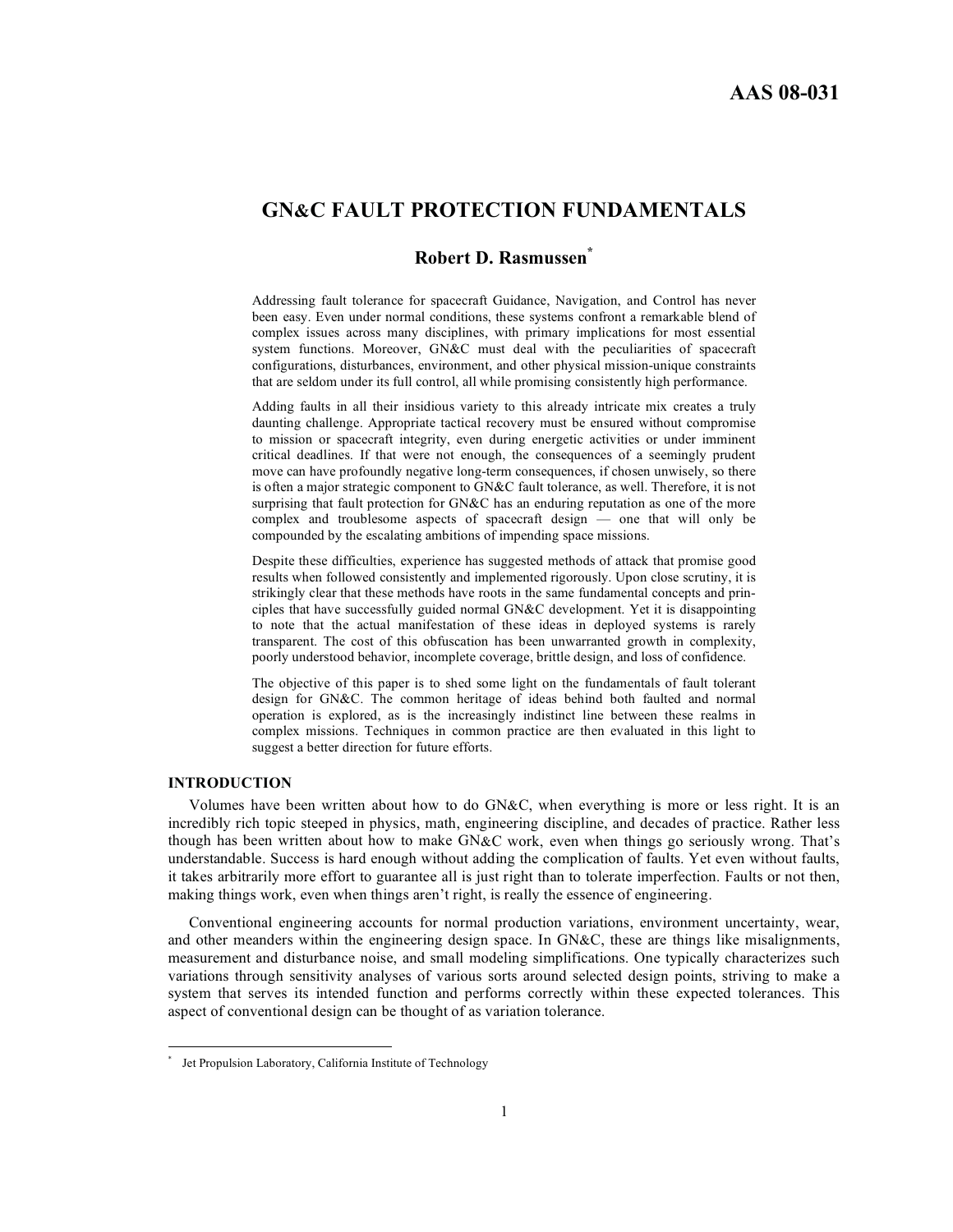Fault tolerance is similar, but with a larger scope. Variations handled through fault tolerance are generally more extreme, precipitous, or dangerous than normal variations; and because they involve departures from intended functionality and correct performance, tolerating them tends to involve higher or broader design accommodations than do normal variations. Even so, the basic issues are the same: finding ways to assess and contain the effects of variation, such that functionality and performance are preserved.

Given this kinship, one might expect to see a close family resemblance when comparing the design practices of conventional variation tolerance with those of fault tolerance. Regrettably, it often isn't there. Conventional GN&C brings a mature understanding of dynamics and statistical modeling, measurement and estimation, control, planning, optimization, and other design elements — in each case grounded in solid theoretical foundations. But fault tolerant GN&C has a different story to tell. Many lessons have been learned over many years and many projects (usually something like, "Don't do that again"), but progress has been slow. Theoretical grounding for fault tolerance, as generally practiced, has significant ground to make up in comparison to its conventional cousin. This is the central theme explored here. Fundamental issues of fault tolerant GN&C design are considered, with the goal of reiterating basic guidelines commonly understood by those working in this field. The larger objective, however, is to underscore the conceptual bonds between conventional GN&C functions and GN&C fault tolerance with the hope that this suggests a direction for further growth in the latter.

This is of particular interest now, because in many ways we have reached the end of an era, where it might be said that customary methods have been carried to their logical extreme. In fact, by some assessments, standard fault tolerant design is in crisis, as the same litany of problems recurs on project after project (late delivery, fragile behavior, poor operability, incomplete testing, and so on) — and this is *before* considering the implications of new mission types that will push even harder. Solutions are not likely to come merely by polishing existing methods, starting them earlier, integrating them better, or wrapping them within tighter processes. The roots of the problem are deeper than this, so a different path is required.

There are many sides to this puzzle. Identifying hazards and evaluating risks are clearly important, as are redundancy and cross-strapping trades, sensor selection and placement, verification processes and methods, preventative maintenance, and other related topics. However, for the sake of brevity and focus, the emphasis here is on the fault protection<sup>\*</sup> elements themselves — the integrated control functions, active in a live system, that make the difference between failure and success, when things go wrong.

#### **THE FAULT PROTECTION PROBLEM**

 $\overline{a}$ 

The colloquial view of fault protection is simple. Detection of fault X triggers corrective action Y (e.g., a redundancy swap). Then the system just tidies up a little and reports home. Why isn't fault protection always this easy? Well, from a cursory view of architectures deployed against faults in space systems, one might get the mistaken impression that this is indeed all there is to it. Except where active redundancy is used (common in launch vehicles, for example), typical fault protection architectures consist of a monitoring system for detecting when something is not right, linked to a response system to isolate the fault and either retreat to a safe mode or restore the lost function (sometimes both). Topics abound when discussion turns to fault tolerance in general, but *monitors* and *responses* are still the dominant theme in actual implementation, leaving the general impression that fault protection is mainly about base reflexes, like pulling your hand away from a hot stove. Even the few supporting functions typically follow this pattern. For example, responses are often aided by a redundancy management system to facilitate selecting backups. In addition, a logging system records key details, such as which monitors tripped at what time, how severely, what response was triggered, etc. Of course, there are also the obligatory flags to individually turn monitors and responses on or off. The monitor-response theme though is ever present, describing, more or less, most systems that have ever flown in space.

Another common aspect of fault protection implementation is that this collection of monitor-response functions usually appears as a distinct appendage to normal functionality: monitoring functions generally eavesdrop on existing data streams; response systems commonly usurp existing command-sequencing

The term "fault protection", as used here, is essentially equivalent to "fault management", "safety and health management", and similar terms in common use. It can be taken broadly or not, to encompass a variety of topics. A middle-of-the-road view is adopted here to focus on online capability, while broadening consideration to implications on general system operation.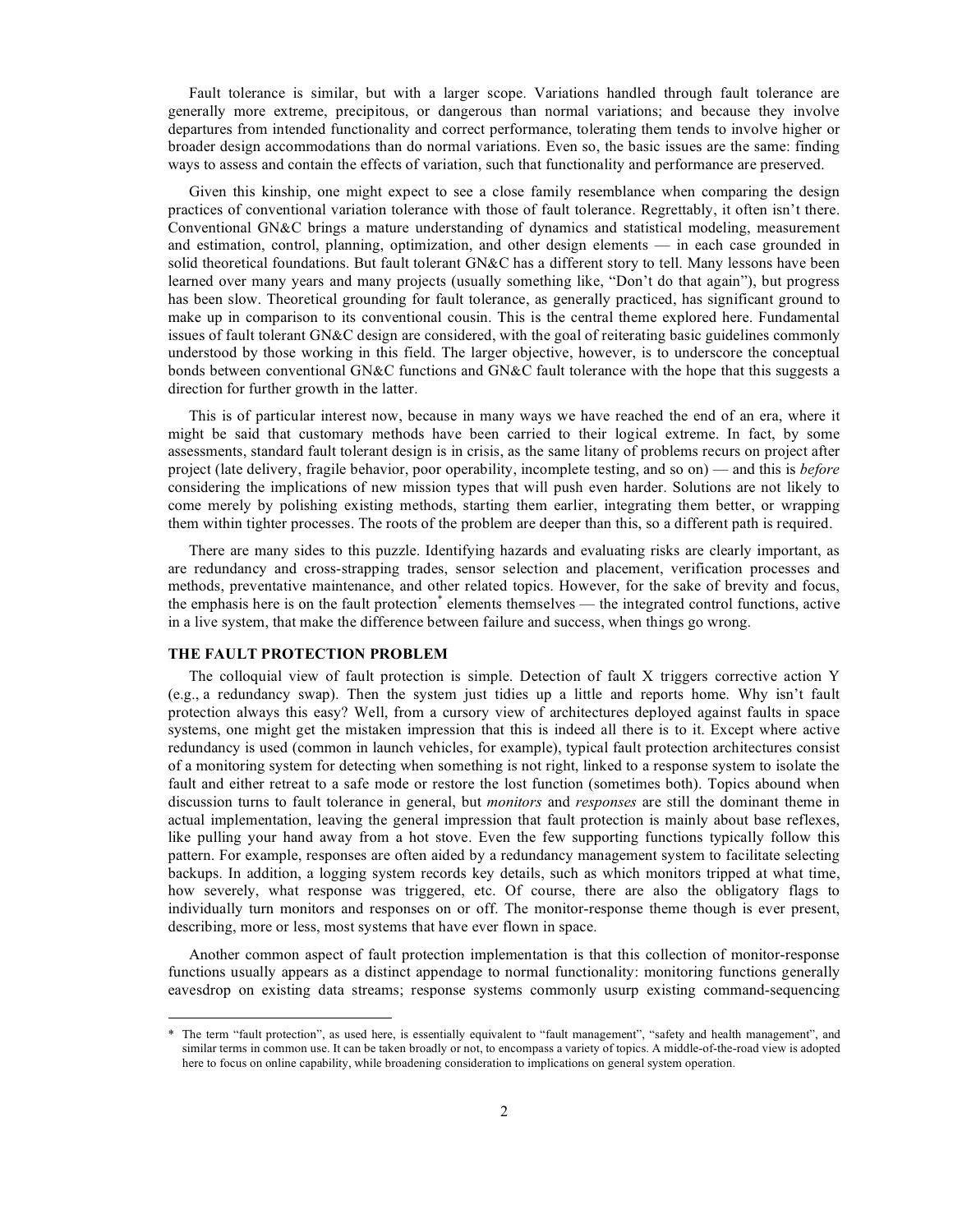functions; redundancy is often masked from normal functions through virtualization of some sort — largely the separate developments of a fault protection team. As fault protection experience has accumulated, the importance of early integration into the larger system has become apparent. Nonetheless, with few exceptions, the fault protection task and its associated architecture have tended to remain largely detached.

In this conventional picture, most fault protection architecture (as distinct from fault protection design or implementation) resides primarily in the monitor-response machinery. This may seem like a shortsighted assertion, but major architectural features peculiar to fault protection or embodying fault protection principles are generally scarce, outside the monitor-response structure.<sup>\*</sup> For example, the resumption of disrupted critical activities, although usually considered a substantial part of the fault protection engineers' task, is nonetheless implemented separately in most systems from the monitor-response architecture; and it generally requires custom design (e.g., command sequences or state machines) with at most trivial specific architectural support identifiably dedicated to matters of fault recovery. Similarly, when the time comes for fault protection verification (regularly a time of revelation, it seems), focus tends, at least initially, to descend from a global view back to monitors and responses in the "touch all paths" spirit of testing, with the hope that this is somehow adequate. For such reasons, anything outside the monitor-response system is routinely treated as something other than fault protection architecture, at least from an implementation point of view. The handful of exceptions usually consists of simple retry mechanisms, data error masking, filtering to tolerate temporary data outages, and other highly localized measures of that sort — all mostly ad hoc, thus with little supporting architecture.

Given this unadorned picture of fault protection as something with boundaries, distinct from the rest of the system, it has become a common management exercise then to count the number of fault monitors and responses to get some idea of the scope of "the fault protection problem". Invariably this number is assessed as "too high" — designers trying too hard, too much redundancy, too many verification tests, and so on — and *that*, it is often said, is why fault protection is complex. Neglected in such simplistic accountings though are the abundant ways in which real fault protection departs from the simplistic orthodoxy suggested by monitor-response architectures. Common issues are listed in Figure 1 (next page).

Sorting one's way through this maze is not easy, even with few failure modes or limited redundancy. However, with little beyond the basic apparatus of monitor-response architectures for support, fault protection designs tend to require a lot of clever improvisation. In the resulting confusion of ad hoc solutions, fault protection systems can become overly complicated, difficult to understand or analyze, capable of unforeseen emergent behaviors (usually for the worse), impossible to test thoroughly, and so brittle that the suggestion of even trivial change is enough to raise alarms.

#### **Loss of Architectural Integrity**

 $\overline{a}$ 

These problems are all signs of lost architectural integrity: the absence of conceptual grounding and regular patterns of design that embody and enforce fundamental principles of the discipline. In the worst of circumstances, where these issues are not under control, fault protection may even be detrimental to the reliability of the system *in defiance of its very purpose*.

This shouldn't happen. Anyone familiar with thoughtful, well-run fault protection development appreciates the profound implications of this effort on the quality and robustness of the overall design, even when everything is normal. It is rare to find anyone more intimately familiar with the system *as a system* than fault protection engineers. Their job by necessity requires them to understand the functionality of the whole system, the objectives it must fulfill, the scenarios in which it operates, its quirks of behavior, the intricacies of interaction among its parts and with its environment, the constraints within which it will perform correctly, the management of its resources, the ways in which it will be operated, and the design of the software that controls it. The sheer effort of assembling this picture into a coherent whole, when done properly, is undoubtedly a great contribution to systems engineering. Fault protection designers then take this a step further by extending the boundaries of system understanding into regions outside the design

<sup>\*</sup> Even "rule-based" architectures generally offer little more than generic programming support to the monitor-response paradigm, with nothing intrinsic to say about fault protection, the issues surrounding it, or the principles supporting it.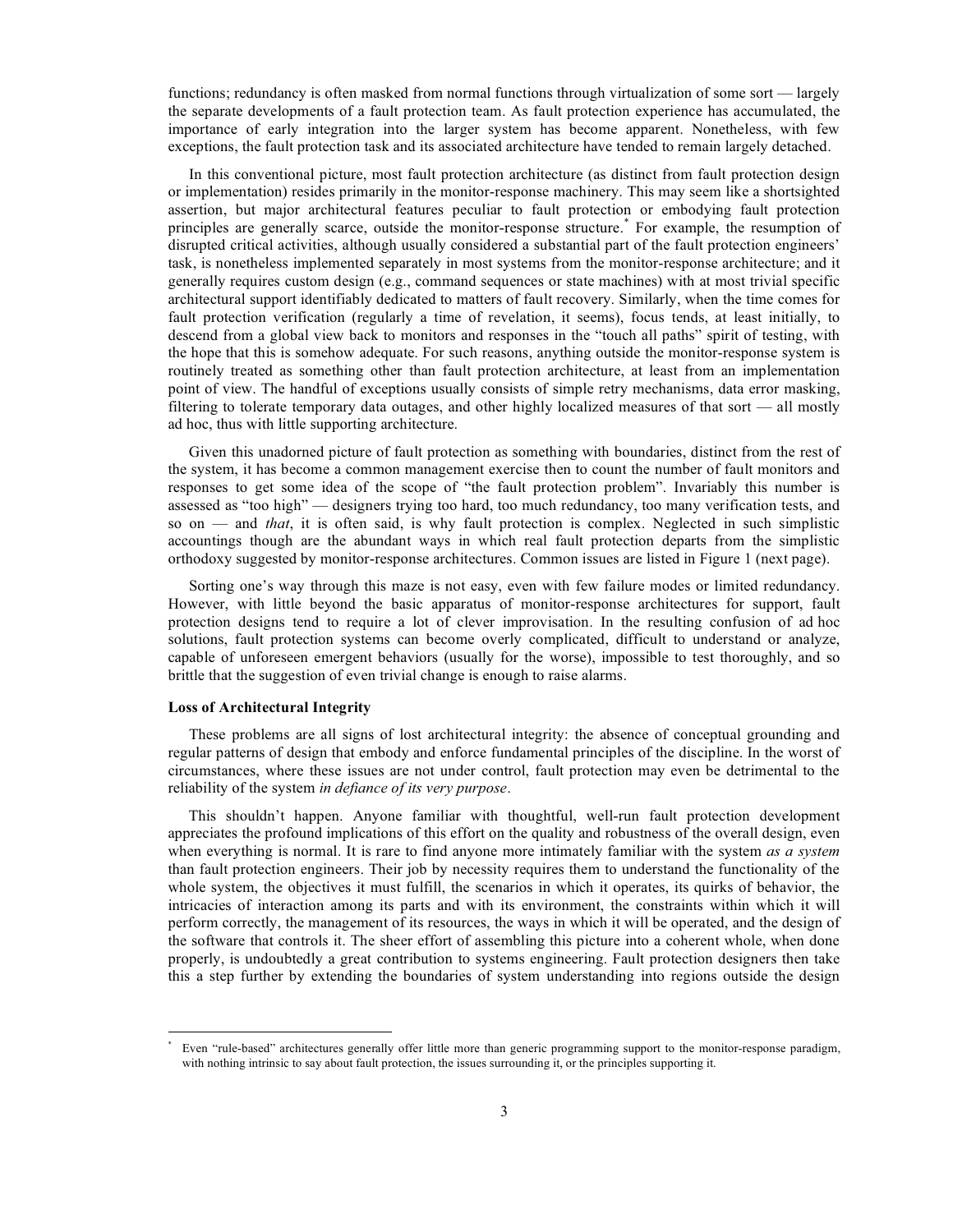- Many scattered symptoms may appear concurrently from one root cause, often masking the real culprit.
- Some faults may be hard to distinguish from normal operation, yet still cause long-term trouble.
- What appears to be wrong during one mission phase may be expected or acceptable in another.
- There may be several possible explanations for observed difficulties, each with different ramifications or requiring competing responses.
- An apparent fault in one area may in fact be due to a sensor fault in another area.
- A fault may not manifest itself when it occurs, emerging only much later, possibly during a subsequent unrelated emergency.
- An apparent problem may not have a previously identified cause or may not express itself in an anticipated manner.
- False alarms may provoke responses that are as disruptive as a genuine fault, so there is pressure to compromise on safety.
- Misbehavior may be a consequence of design or modeling errors, including failure to address certain system-level interactions.
- Environmental or operational extremes may be pushing a system beyond its design range.
- Operator errors may be the primary cause of a fault, creating a conflict between doing what is directed and doing what is right.
- Overt action may be needed to diagnose a problem before corrective action can be decided.
- Complex incremental tactics may be needed to identify and isolate faults, or recover safe operation.
- Faults may create an urgent hazard to safety or critical operations that must also be handled at the same time.
- Concurrent response actions may be necessary, with potentially shifting priorities and conflicting demands on the system.
- Many more ways may be needed to restore operation after a fault than the typically small number of ways needed to perform the same operation normally.
- Functional backups, when full redundancy is not available, may involve degraded modes or characteristics of operation with broad implications on subsequent activities.
- Fault containment may not be effective, resulting in secondary faults that must also be handled.
- Isolation mechanisms may be insufficient to eliminate all adverse effects, even when redundancy is present.
- Other functions (often by design) may be masking symptoms or interfering with recovery.
- Quirks or omissions in underlying functionality may conspire against the accomplishment of otherwise reasonable actions.
- Late breaking developments in other system and software areas can invalidate fault protection models or tests, disrupting or invalidating V&V efforts.
- Actions must be chosen to preserve resources and maintain mission opportunities, even under severe deadlines or other constraints.
- Control authority needed to ensure safety and restore operation may be compromised.
- Timely responses may require substantial anticipation in order to ready potentially required assets and alternative tactics.
- The long-term consequences of short-term expediencies may be dire.
- Essential activities may need to be resumed, even though time or capability has been lost.
- Even when a mission is lost, it is generally important to attempt reporting the problem to operators — often a daunting task on its own.
- Extended autonomous operation under adverse or degraded conditions may be needed, yet still requiring a large portion of the system's functionality at some level.

#### **Figure 1 Issues Routinely Complicating Fault Protection Design**

space, making changes that improve design robustness even under normal conditions. Fault protection, *done right*, greatly improves the safety and reliability of a system, whether or not a fault ever occurs.

The difficulty we face, then, is not one of finding ways to substantially reduce the scope of the fault protection task, for the merit of this activity is generally appreciated, even when its complexities are not. Rather, what we need is a way to make sure the right things happen on every project. Unfortunately though, having accepted that fault protection is hard, emphasis in the search for solutions has tended to shift generically to software engineering, primarily viewing the need as one of improved specifications, more reliable design methods and tools, tighter configuration management, better verification, and other measures aimed at process rather than architecture. There is surely no questioning the merit of such an enterprise, since concerns over unmanaged software complexity and consequent reductions in reliability are valid (fault protection being only one of many contributors). The message here, however, is that better software engineering is not enough — and in fact, doesn't even touch the topic of fault protection itself.

To preserve architectural integrity, which in the final analysis is a precondition for all other measures, there must first be Architecture. Not just any architecture, but Architecture that is up to the challenges of fault tolerance in all its dimensions. Otherwise, recurring appeal to ideas that have predictably fallen short will guarantee that each new system struggles with the dangerous irony of unsafe fault protection.

#### **Fault Protection as a Principled Control Function**

So, what do fault protection woes have to do with GN&C? From one point of view, GN&C merely compounds the problem. Due to its unusually many and diverse interactions with other system elements,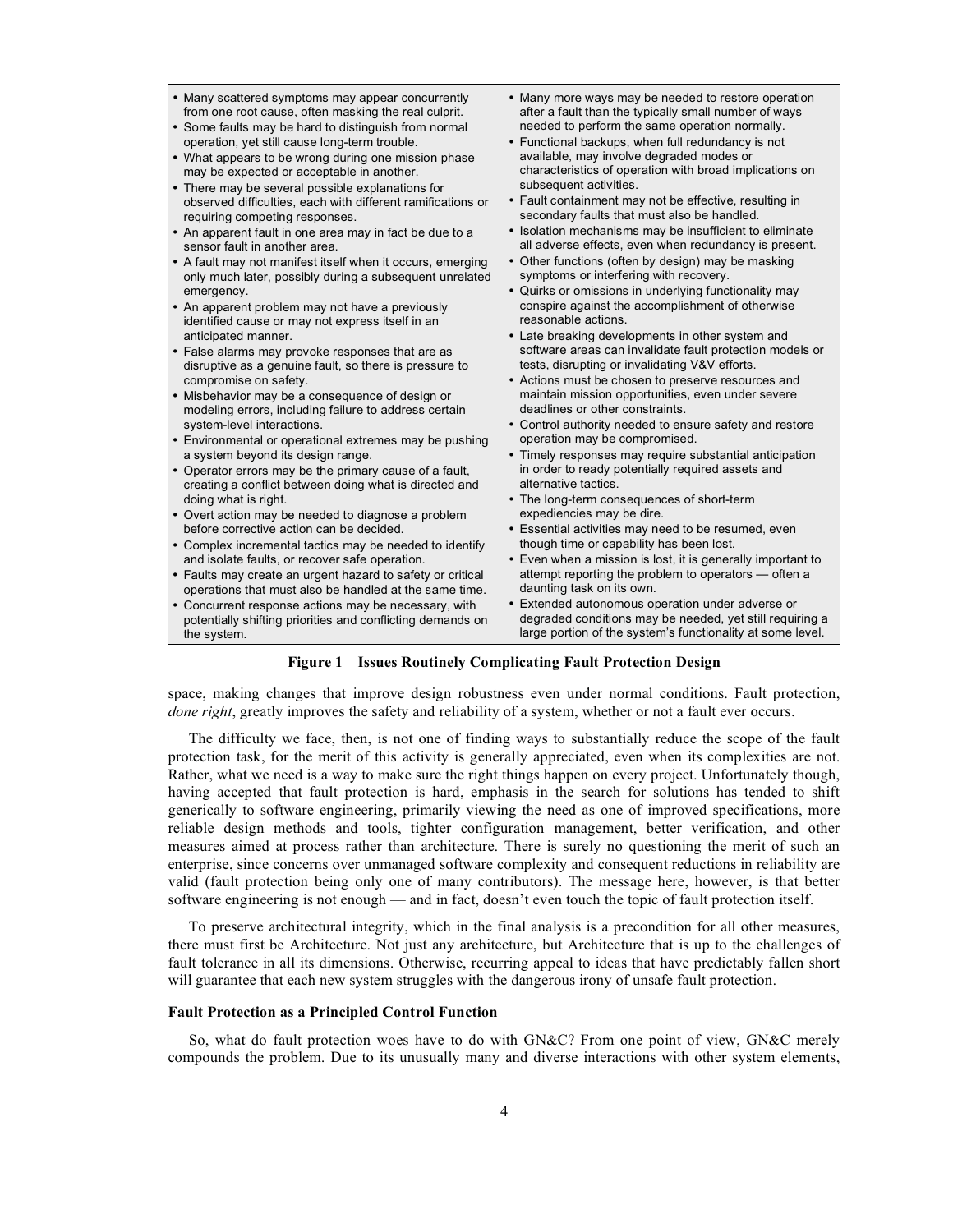GN&C tends to be involved in half or more of all the fault protection implemented on space vehicles. Issues of problematic system-level interactions, which plague many designs, increasingly find GN&C in their midst. Meanwhile, supplying robust GN&C capability hasn't been getting any easier, as ever more complex missions arise, calling for better performance and more autonomy in new uncertain environments. It is clear that good fault protection will endure as a vital ingredient in meeting these needs, so any solution to the fault protection problem as a whole will naturally strengthen GN&C as a key constituent.

The essential question here though is whether the reverse is also true. That is, are there principles to be learned from GN&C that might shed light on the fault protection problem? To be clear, the notion is not to address GN&C fault protection alone, with the condescending notion that all other fault protection problems fall by extension. **Rather, the idea is to view fault protection as fundamentally a control problem, the principles of which have been happily refined through GN&C and similar system control disciplines.** In this approach lies the benefit of structuring fault protection architecture through the same well-established patterns that have aided GN&C, but which go beyond present common practice in fault protection. With these principled patterns in place it also becomes quite clear that fault protection belongs as an integral and harmonious part of a collective approach to system control and operation, not as an appendage. This insight is essential for any attempt to establish an architectural foundation for further advances in autonomy — fault protection or otherwise. Yet this is by no means a new idea. Thus, there is a certain irony that this potential has yet to be broadly exploited, especially in GN&C fault protection.

Fundamental, stable patterns and sound principles are at the heart of good architecture. The foundations of these patterns and principles must be deeply understood so that departures from them can be recognized, if we are to deploy systems with architectural integrity. Let's take a quick look at those guiding GN&C.

#### **CORE CONCEPTS**

The conceptual roots of modern GN&C lie deep in systems theory\*, which concerns itself with the nature of behavior and interactions in complex systems. It is very much focused on the properties and behavior of the whole, recognizing that any description of the system at lower levels through a reductionist approach is necessarily incomplete. This acknowledgment gives rise to the idea of *emergence*. In fact, a system without emergent behavior is only trivially a proper system by usual definitions.

Naturally, this raises questions regarding the extent to which such behaviors are to be engineered, rather than merely endured. Unfortunately, many system designs leave key issues of emergence to chance. Engineers who have found themselves in the midst of a systems integration task that is as much an exercise of discovery as of verification will recognize the sinking feeling brought on by this realization. That sentiment certainly echoes the theme here. Hence, to the extent systems theory has anything to say about the topic, it is worth a brief reiteration of the basic ideas and terminology, despite their familiarity. This indulgence will be repaid shortly, as the relationship of these ideas to the topic of GN&C fault protection becomes clear.

#### **Basic Ideas and Terminology**

 $\overline{a}$ 

*State and Behavior.* Systems theory begins with the essential notion of a system as a dynamical entity, something that changes over time. All changes are reflected in characteristics referred to as *states* (things like attitude, temperature, operating mode, and so on). States describe what can change, but not what changes are possible: the principal interest of systems theory. The latter are captured in *behavior*s, the rules, constraints, or other "laws" that determine which histories of system state over time are possible. Descriptions of behavior are often referred to as *models*. State and behavior are complete descriptions of the dynamic aspects of a system — no exceptions.

*Hierarchy and Scope.* From systems theory we also get our basic notions of system decomposition and *subsystems*, *interfaces*, and *hierarchies*. All references to "system" here include subsystems anywhere in a hierarchy. A key concept in this view is that most interesting systems, and essentially all subsystems, are

<sup>\*</sup> Historically, systems theory appeared as a generalization and consolidation of earlier ideas from dynamics, control, filtering, communications, and so on. This term is taken loosely here to correspond with notions from cybernetics, control theory, signal processing, and others. Precise alignment with any of these domains of thought is not essential to the central points of this paper.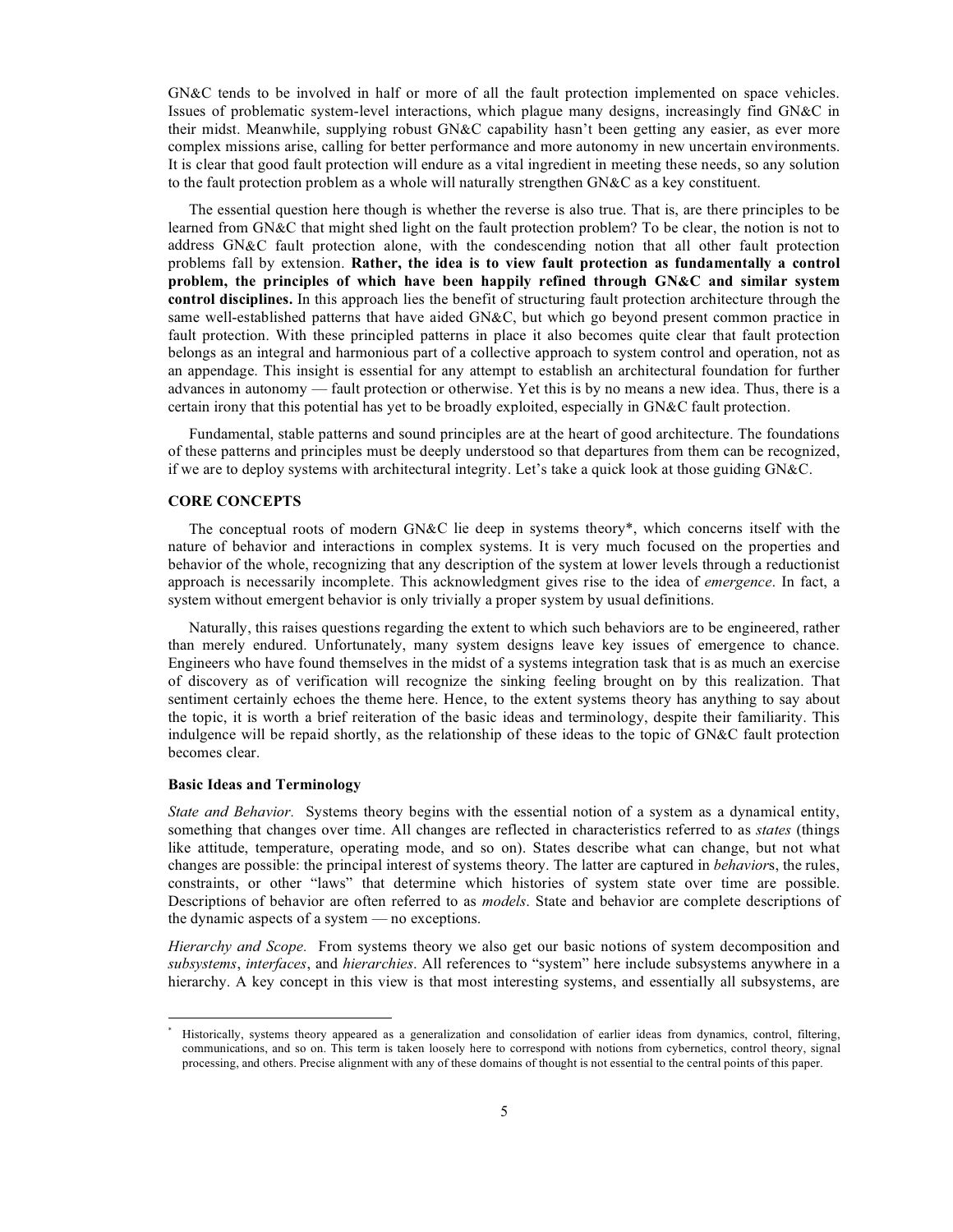*open*, being subject to external influence (i.e., not *closed*). Absence of any obvious closure raises the question of system *scope*: deciding what is properly inside a system and what is not. Given the openness of systems, issues of emergent system behavior do not resolve themselves as the circumference of consideration is widened, so there really is no correct answer to question of scope. One must choose.

*Objectives.* When a system is directed toward some purpose, it is said to have an *objective*. Other recognizable words describing this vital notion from our systems engineering vocabulary are function, task, target, role, responsibility, aim, goal, intention, constraint, plan, etc. Like behaviors, objectives constrain the history of state, but rather than constraining what changes of state are possible over time, they constrain what changes are acceptable. Saying a system has acceptable behavior is equivalent to saying it meets its objective. A system that *fails*, therefore, is necessarily one that violates its objective, and conversely.

*Control.* The deliberate exercise of influence on an open system to achieve an objective is called *control*. In composite systems, it may be possible to exercise control on a subsystem only indirectly via chains of influence. Even if directly controllable, a subsystem may be disturbed by other such chains of influence. Engineered systems generally have some identifiable structure in their composition that tips the balance in favor of meeting objectives. The hierarchy of *functional decomposition* is immediately recognizable in this picture. Controlling a system generally requires managing influence through many, if not most, of its chains of influence. Manipulating these chains of influence directly is called *open loop* control. This is complicated considerably by random influences, and by a web of interactions that is far more tangled in typical systems than any top-down functional decomposition alone would ever indicate. Addressing this generally calls for additional structure.

*Control Loops.* The fundamental response to such complications is the introduction of negotiated, closed loop control. Closing loops is done by augmenting a controlled system with a *control system*, which applies *knowledge* of the state and behavior of the system under control to determine appropriate influences on it, so that it will meet its objective. This pairing is called a *closed loop* system. By regularly adjusting to observations of the controlled system as it is, the control system provides variation tolerance, as defined earlier, making the closed loop system more predictable than the behavior of the underlying system being controlled. Moreover, since a closed loop system is influenced by a direct statement of its objective, the apparent complexity of the original system from an external point of view is substantially hidden. (That's important, because closed loop systems are still open systems.) *Negotiation* arises from the normalization of direction to closed loop systems, whereby all external entities wanting to influence a controlled system element can do so through statements to its control system expressed in the common language of objectives (i.e., constraints on state). Since objectives express intent, they may be compared, in order to detect conflicting intents, and combined, in order to meet shared intent. The normalized behaviors of closed loop systems make prediction, planning, and coordination easier to do with confidence and efficiency, and hence easier to automate, if desired. A system operating on these principles is said to be *goal-based*. 1

*Cognizance.* Through its knowledge of state, behavior, and objectives, a control system is in some meaningful way cognizant of the system it controls. Such knowledge may not appear overtly in a design, but it is present in the sense that, were state or objective to change, the control system would respond to it, and were behavior to change, control system plans or design would have to be revisited. In its cognizance role a closed loop control system solves the major problems of *how* to achieve an objective, while hiding these details from external entities. However, it leaves behind the vital problems of understanding *what* objectives mean exactly, *what* objectives are actually plausible, and *what* to do when objectives fail.

The key to addressing these concerns is *transparency*. **When we put a system together, it should be clear which basic control concepts are being applied and whether basic principles in their use are being followed.** The premise here is that these concepts and principles are in broad, productive use within normal GN&C, so making them transparent in GN&C fault protection should accrue similar benefits.

—

#### **Making These Ideas Transparent**

A control system needn't be too sophisticated before basic ideas of state, behavior, and objectives become more transparent. Even in simple early space systems, where control was exercised though manipulation of sensor biases, control systems were operating at a commensurate level of cognizance. For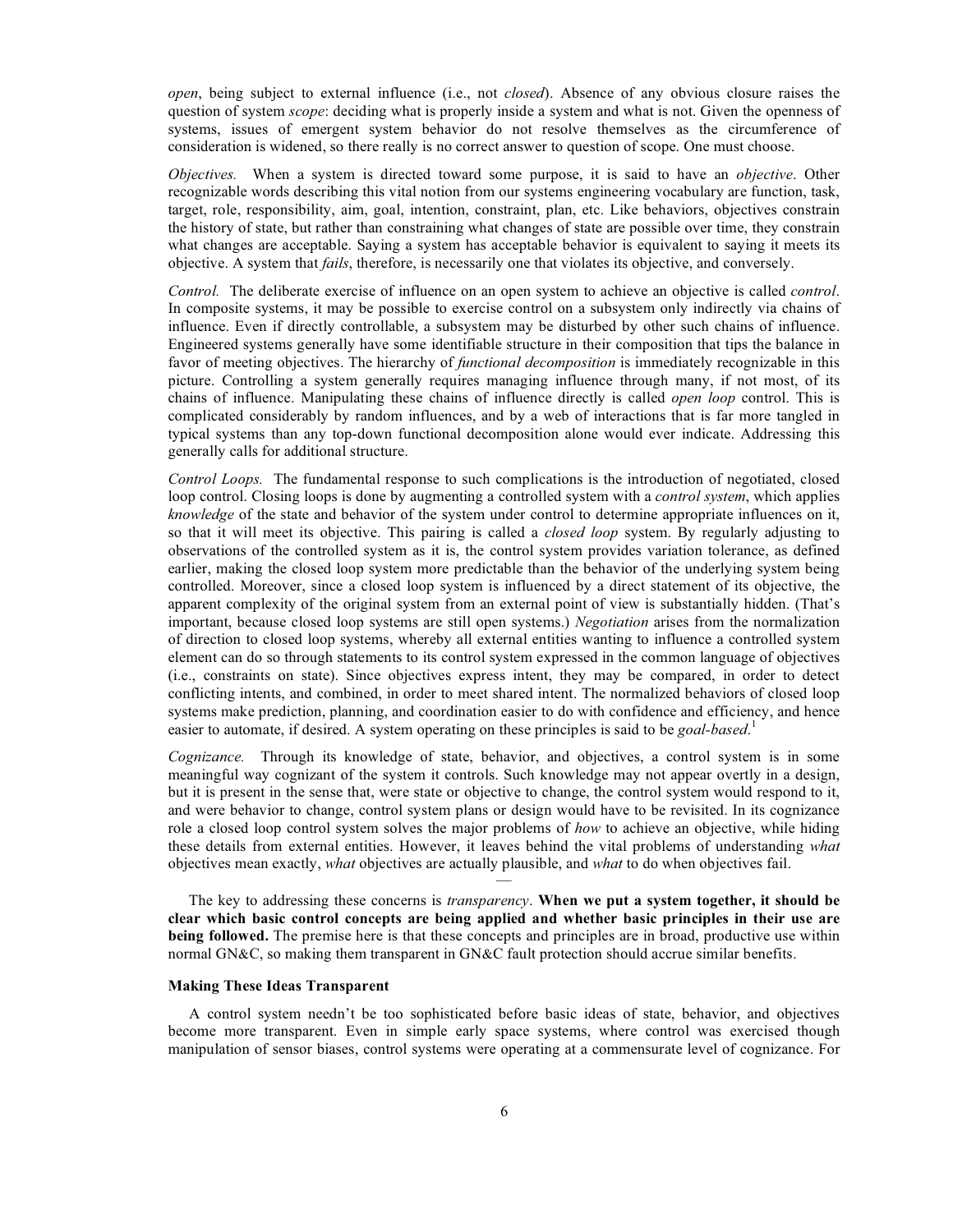example, an objective presented to an attitude control system might have been to achieve a particular sun sensor output voltage (corresponding to some angle). Nonetheless, accomplishing this required knowledge of the voltage, through measurement, and use of an association between voltage, attitude, and thruster derived torque, which amounted to knowledge of behavior (if only in the designers' minds).

In more sophisticated systems, it is common to see models and the state we care about appear explicitly, as for instance gravitational dynamics in orbit determination. Likewise, objectives may be more clearly articulated, as in target-relative pointing. The merits of such approaches are well established, having arisen during the early years of systems theory development. Therefore, the elementary notions outlined here have deep and broadly understood implications that hardly bear reciting, especially in the context of GN&C. Somehow though, these ideas still seem to lose focus in many designs, especially in fault protection (and system management in general), so it is important to reiterate them. Here are some of the basic ideas.

*Transparency of Objectives.* Given the definition of behavior, an objective on a closed loop system is nothing more or less than a model of desired behavior for the system under control. That is, as described above, there are certain histories of the state of the system under control that are acceptable (i.e., satisfy the intent of the issuer), and the objective of the control system is to achieve one of them. An objective to point a camera, for example, can be achieved by any meander among the orientations that align the boresight within some tolerance of the target direction. It is far better to give a pointing control system such pointing objectives than to have to issue commands to thrusters, gimbals, and so on to make the same thing happen.

One sees then that closed loop control does not eliminate the need to know the behavior of a system. Rather, it simplifies the invocation of desired behavior by permitting direct commanding of it in the form of objectives — at least when objectives are transparent. In reality, the way objectives are commonly defined can leave certain aspects of behavior undefined, implicit, or conditional. Little omissions (as above where rotation around the boresight is ignored) may make someone unhappy, but far more serious infractions are possible. Failure to appreciate this can lead to dangerous vulnerabilities.

There are reciprocating aspects to this. First, an objective is not transparent if a control system produces behavior other than that expressed in its objective, while claiming otherwise. This much is clear. In addition though, when specifying an objective, anything short of expressing full intent is also not transparent. For example, if one intends a latch valve to be open for the duration of a propulsion activity, then a directive to open the valve is not the real objective. A valve control system could certainly act on such a directive, but not knowing the intent, it would have no subsequent basis for rejecting competing directives, determining whether the actual intent of the directive had been met, or taking any corrective action if it had not.

Real transparency therefore amounts to a sort of contract between the issuer of objectives and the control system achieving them, where objectives are expressed in a way that makes success or failure mutually obvious to both parties. Unfortunately, this is frequently overlooked. Delivered behavior can be different from what is expected, and the difference won't necessarily be apparent. Closed loop behaviors that are quirky, prone to surprises, hard to model, unreliable, or otherwise opaque about their capabilities are of questionable benefit. In fact, this is a primary concern behind reservations over increasing autonomy in space systems (including fault protection), which essentially amounts to permitting greater closed loop control on the vehicle. Operators are more comfortable dealing with the arcane details and peculiarities of a transparent open loop system, than with the broken promises of an opaque closed loop system.

Resolving this dilemma does not require abandoning direction by objectives. It simply requires more careful attention to making objectives say what they mean, and mean what they say. Indeed, substantial progress has been made in this regard, having been a principal motivation behind the gradual modularization and abstraction of capabilities within GN&C systems over the years, enabled by greater computational power. For example, many present day attitude control systems respond directly to profiled attitude objectives that bound motion with minimal transients. They require no compensation for biases or other errors — unbiased knowledge of attitude having been derived by applying knowledge of the sensor misalignments and biases. Similarly, influence on attitude can be exercised by setting secondary objectives on torque, which are met in thruster control systems by commanding thrusters on and off appropriately, adjusting for specific impulse and transients, mapping around failed thrusters, and so on.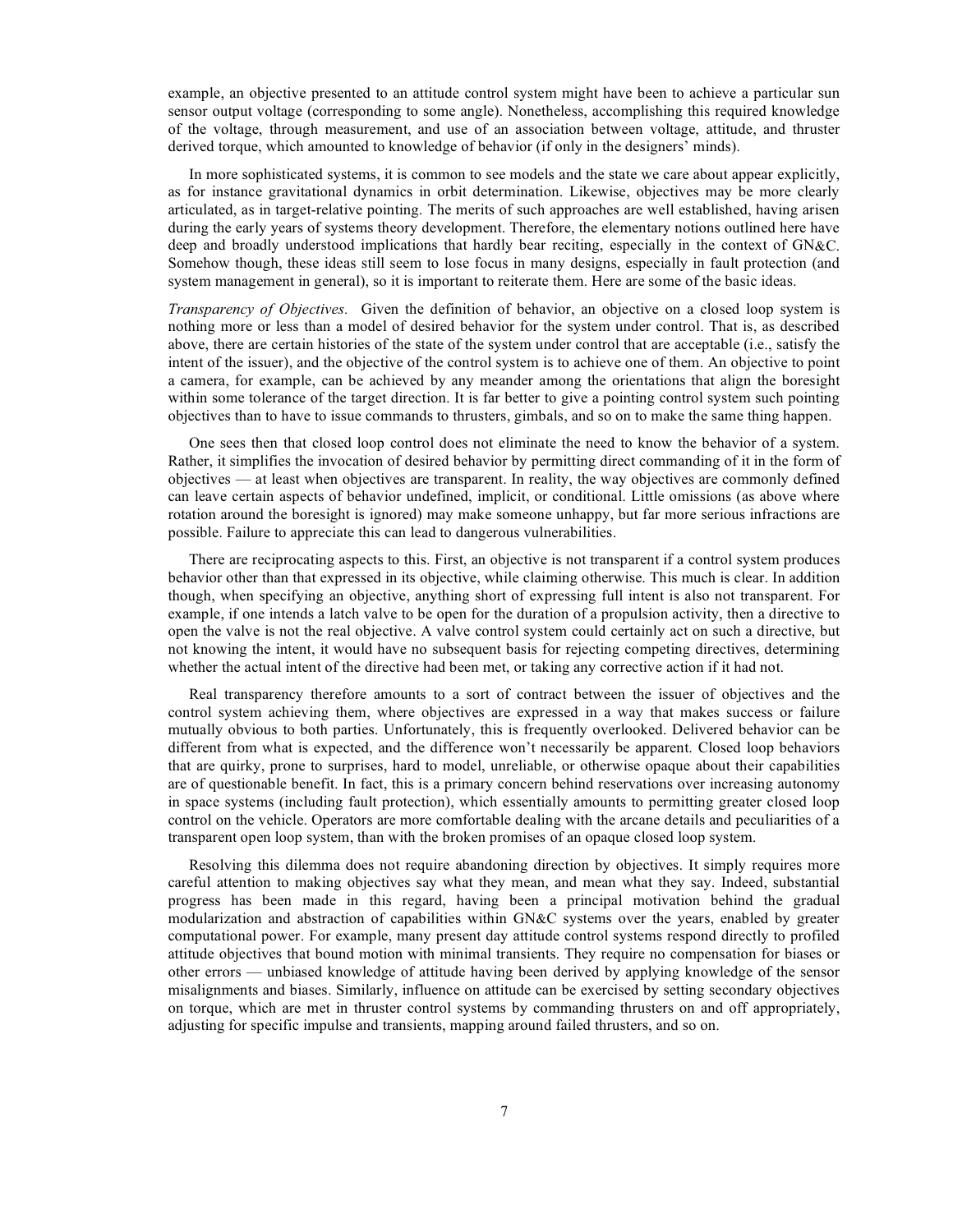Even where intent is clear though, systems still generally fall short in making overt connections between setting objectives and checking for their success. For example, pointing-profile objectives rarely include an overt criterion for how well this must be done, while fault monitors looking for excessive control errors rarely have any idea of their relevance to current objectives. Similar problems occur for tasks where the only indication that there might be an objective is the fault monitor (e.g., "too much" thruster firing). In still other cases, direction is given to systems with no explicit objective at all regarding the states under control, placing objectives instead on the state of the control system itself (e.g., "cruise mode").

In all such cases, responsibility for meeting objectives has been divided, and connections between objectives and their success criteria, where they exist, are generally implicit — hidden assumptions that are vulnerable to abuse. Intent is opaque, so predictable coordination issues arise. Consider what might happen, for instance, if transients at objective transitions became problematic. If gadgets, such as persistence filters, are added in the monitoring system to ride out such events, the system becomes vulnerable to real problems that occur during transitions and is overly desensitized to errors generally. On the other hand, if monitors are given access to control system internals (such as deadbands, modes, or gains) and other information they may need to be more discriminating, the result is a proliferation of ad hoc interfaces, an Achilles heel for any design. Thus, separating monitors from control cannot be defended on the grounds that it is simpler. Hidden assumptions, opaque intent, potential inconsistencies, fault coverage gaps, coordination problems, tangled interfaces, and so on are not simpler. They are merely symptoms of the fault protection problem.

There are two parts then to making objectives truly transparent: 1) be explicit about the existence and full meaning (success versus failure) of every objective, and 2) give full responsibility for managing objectives, including their failure, to the control system responsible for achieving them in the first place.

*Transparency of Models.* Models play an essential role in acquiring state knowledge by providing expectations against which evidence of state can be compared. Assuming a model is right, any departure from expectations is an indication that a knowledge correction of some sort is in order. Adjustments are typically small to accommodate measurement and disturbance noise, but may need to be large if the only way to align observations with a model is to hypothesize a discrete change of state, such as a fault. When models are viewed in this way, it becomes clear that there is no transparent way to separate models of normal and abnormal behavior, and hence to divide normal state determination from fault diagnosis.

The division of responsibilities described above frequently arises from the careless conflation of the two distinct sorts of error one sees in a control system. Large control errors indicate a problem in meeting objectives, whereas large expectation errors suggest a problem in state knowledge. The first calls for a fault response, while the latter calls for a correction in knowledge, such as the diagnosis of a fault. The former is *not* a fault diagnosis, and the latter is *not* an objective failure. However, when both types of excessive error are treated the same, they start looking different from everything else and will then tend to be split off from the rest of the implementation. Thus, the division of responsibility for objectives in control functions described above has an analog in the division of responsibility for knowledge in estimation functions. In both cases, models of behavior have been broken and scattered, resulting in a loss of model transparency.

Similar problems of transparency arise in the connections among controlled systems. In order for control systems to do their jobs well, it helps to close loops within subordinate functions as well, making them transparent in all the respects described here. However, since such dependent behaviors affect what control systems can do, models of these dependencies should be reflected in the behaviors control systems pledge in turn to others. Unless this is accomplished in an open and disciplined manner that allows integrity to be preserved and verified, subtle errors can creep into implementations that are hard to spot.

Consider, for example, the pressurization or venting of a propulsion system. Doing this properly depends on adequate settling of pressure transients, but the relationship between this objective and the valve actions taken to accomplish it is frequently implied only through command sequence timing. Even in systems with conditional timing, this dependency is often still implicit, the functional connection having been made elsewhere (e.g., in an uplink sequencing system), but beyond the awareness of the control system responsible for its accomplishment. Nothing in the normal way the propulsion activity is done carries any information about the effects of altered timing or actions in the sequence Therefore, any interruption that puts fault protection in control, perhaps for totally unrelated reasons, suddenly exposes the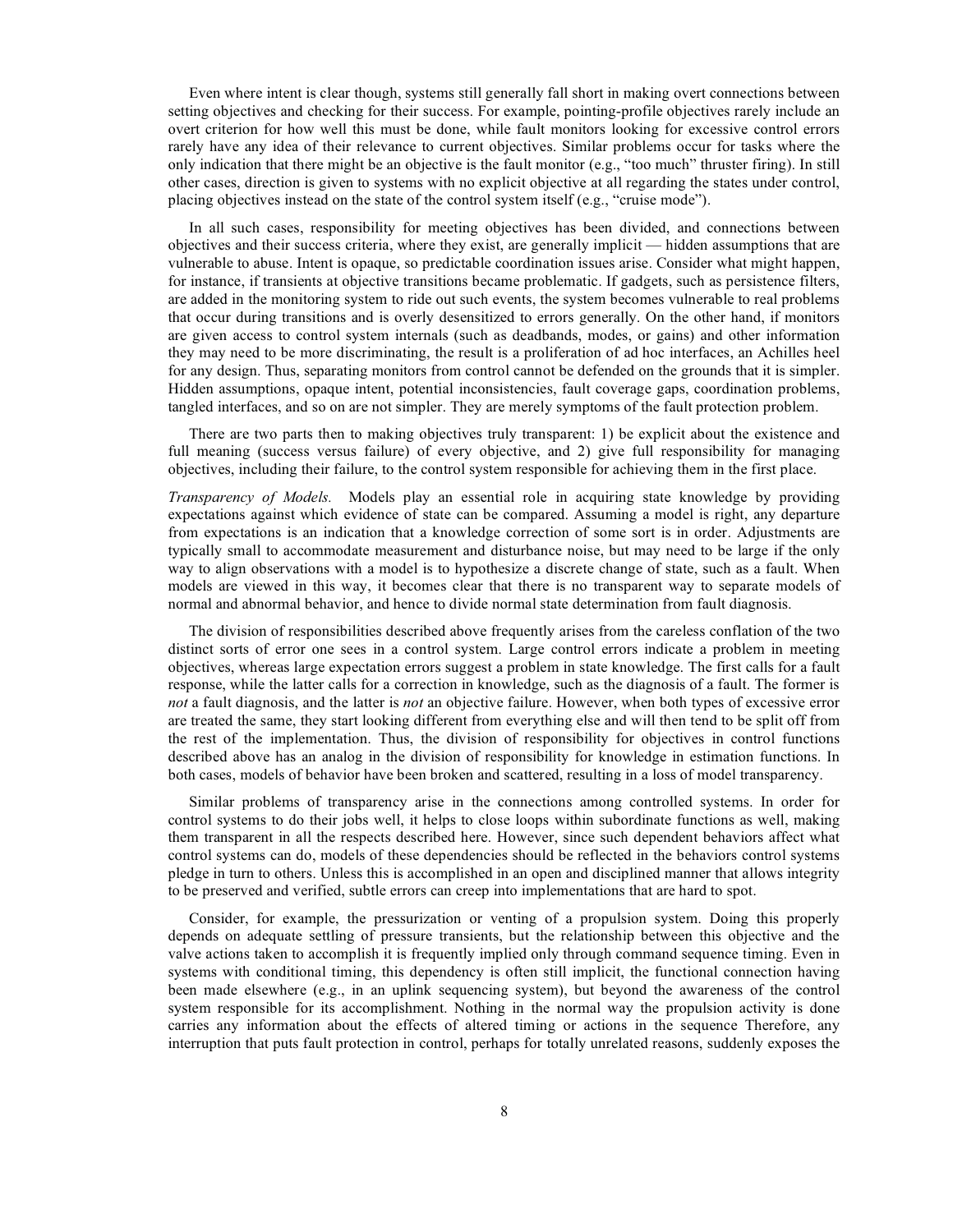missing connections. What must a fault response do then to safely secure propulsion capability, once the interruption is handled? Resuming the sequence is problematic, since the assumed timing no longer applies; and restarting may not work, because initial conditions are different. Making the objective of the activity transparent would at least provide a basis for recognizing an unsafe condition, but gaining insight and concocting a reasonable response has to be done with no help from normal procedures. The result yet again is an ad hoc growth of scattered models, functions, and interfaces, which may not always get things right.

Adding to such problems is the typical absence of good architectural mechanisms to negotiate potentially competing objectives from multiple sources. Neglecting to articulate and negotiate potential conflicts, such as wanting to minimize thruster firing while achieving good antenna pointing, both involving objectives on attitude, will result in disappointing someone — usually the one without the explicitly stated objective. Looking around many implementations, it is common to see liberal manipulation of modes, enables and disables, priority or threshold tunings, locks or serialization of responses, and other mechanisms for accomplishing such coordination. However, these are all indirect, low-level, devices for managing software programs, not explicit, high-level architectural features for coordinating system objectives.

Another common mistake arising from neglect of this principle is the dispersal of essential behavioral information among complex parameter sets. No doubt buried there, for both designers and operators to sort out, are important relationships among objectives and behaviors. However, not only can their implications to actual behavior be opaque, but there is also typically no structure provided to ensure consistency of objectives with represented behaviors, consistency of the parameters among themselves, or consistency of the implied behaviors with actual behavior. Various mitigating processes can be tossed over this problem, but the haphazard treatment that created the problem in the first place leaves quite a mess under the carpet. The behaviors that emerge can be quite unpleasant.

Finally, there is the problem of shifting system capabilities. Such issues become particularly severe for fault tolerance. While most variation tolerance can be accomplished within a set range of objectives, and is thereby hidden from the rest of the system, fault tolerance (as with system management in general) frequently requires the rest of the system to adjust to changes in the available objectives. This may be temporary, until operation within normal operational bounds is restored, or it may be prolonged, if the system has irreversibly lost capability. Either way though, the system after a fault is not the one for which normal operation was prepared, and there are many more combinations of such abnormal cases than there are of normal cases. This means that for every potential alteration of available objectives in one place, there must be corresponding accommodations among all issuers of these objectives. These accommodations may result in further changes of behavior, and so on, rippling through the system until the effect is contained.

There are different ways to manage such propagating effects. A common one is to try to contain them with margin. If less is expected than a system is actually capable of delivering under better circumstances, then there is no need to announce reduced capability. In this approach, systems suffer reduced capability all the time in order to be able to tolerate it some of the time. This is common, especially for critical activities. Another approach is to pass along information about capability changes, not to the elements directly impacted by it, but to a central authority that reduces or withdraws objectives across the entire system in order to increase tolerance to the reduced capabilities. This is part of the ubiquitous "safing" approach. Building back to something useful — a task typically turned over to operators — may require design changes. A more forgiving and flexible approach is to establish a network of information exchange within the system that lets affected elements adjust as necessary, within a flexible range they have been designed in advance to accommodate. This becomes essential in systems operating in more dynamic contexts, but is also broadly useful in reducing operations complexity. In reality, all of these approaches appear in modern systems to some degree, each having merit depending on the nature of the risks involved.

Properly chosen and implemented, these methods work well. The systems in real danger are those where propagation effects have not been adequately considered or characterized, or where an assessment of this coverage is obfuscated by a design that fails to make them transparent. Unfortunately, as with negotiation mechanisms, most deployed systems show little overt architectural support for this principle. Instead, one typically finds minimal mechanistic support (e.g., command rejection, killing or rolling back sequences,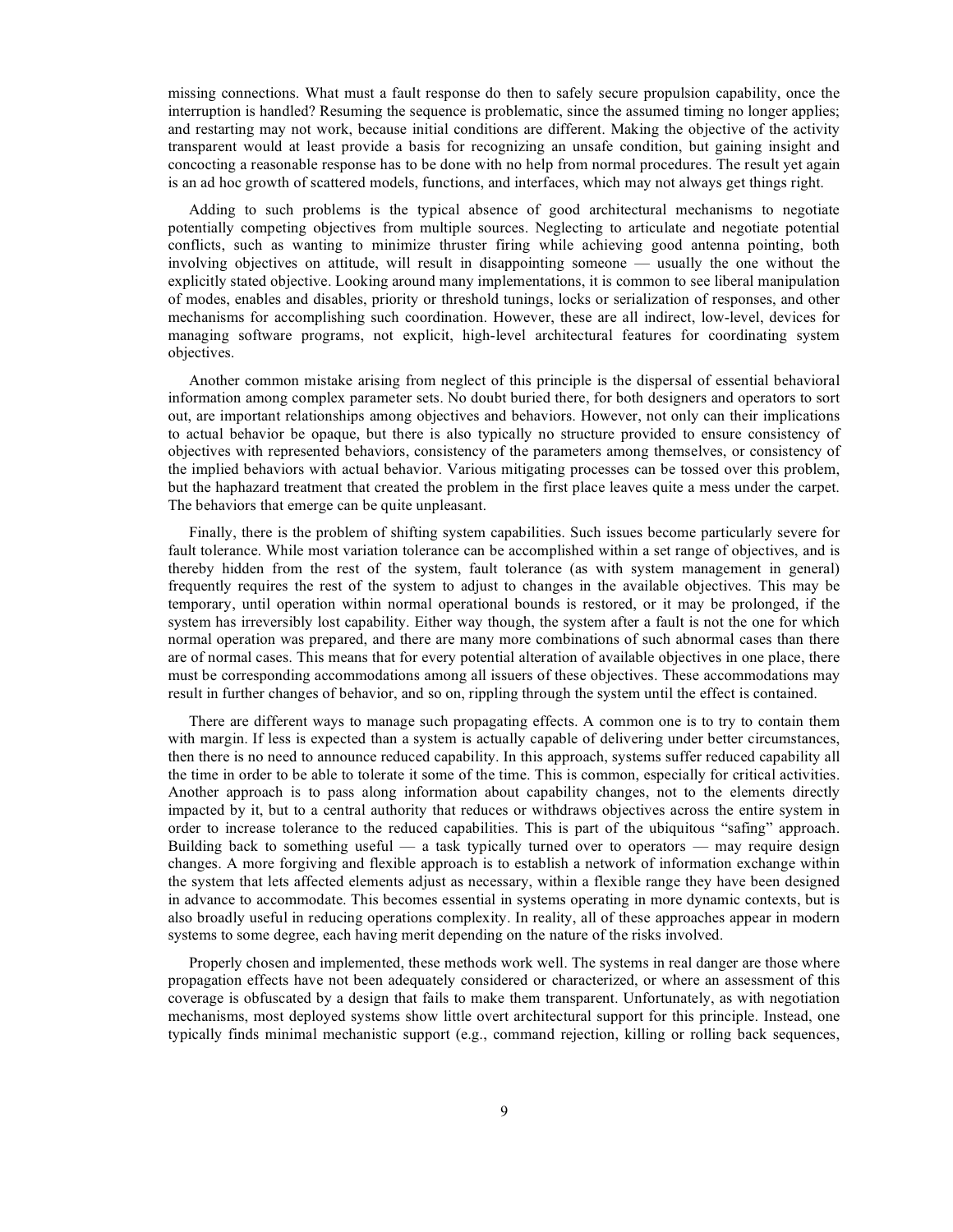and the like), accompanied by a plethora of ad hoc mitigation. Without the supporting structure of a principled architecture looking after this basic notion of closed loop control, the job gets a lot harder.

For transparency of models then, one must 1) expose and consolidate models, including the way they relate to the achievement of objectives, and 2) be explicit about how the rest of the system depends on, becomes aware of, and accommodates new information about what objectives are plausible.

*Transparency of Knowledge.* The dependence of control decisions on state knowledge suggests a logical division of closed loop control functions into two distinct parts, one being to maintain required state knowledge, and the other to make decisions about the appropriate control action. The acquisition of state knowledge is commonly referred to as *state determination* or *estimation*, but other activities, such as calibration and fault diagnosis, also fall under this definition. A benefit of this division is that system knowledge appears overtly at the interface between the two parts, making it easier to share across other control functions, easier to avoid divergence of opinion across the system, and easier to understand the reason behind control decisions. That is, state knowledge and its usage are made transparent.

It is essential to note that the state referred to here is not the state of the control system. Rather, it is the control system's knowledge of the state of the system it controls. In fact, it can be argued persuasively that aside from this knowledge and its knowledge of its own objective, a control system should have no other state of its own. Practical issues work against that ideal, but it is something to keep in mind as a control system comes together. Every bit of state in a control system beyond the basic need for knowledge is a source of incidental complexity that must be managed carefully, and eliminated, if possible.

The provision of state knowledge is not nearly as elementary as typical implementations would lead one to believe. For instance, since state spans time, knowledge of it should also span time in a manner consistent with behavior models. However, in most implementations this is accomplished instead merely by interpolation or extrapolation, and then often implicitly and carelessly. Extrapolation, for instance, often amounts to simply using old data, assuming it will be used or replaced soon enough. Indeed, for most state information, and the evidence used to derive it, little if any thought is typically given to this.

In this light it is clear that events (measurements, detections...) are not state knowledge. They are merely evidence, which should contribute to state knowledge only through the application of behavior models. Even a simple measurement, invariably used only after some delay (small as that may be), requires a model-mediated extrapolation from event to knowledge in order to presume its usability over time. That supposition is a simple model of behavior, regarding both the changeability of the states being measured and latency in the control system's use of the measurement. Such models are usually implicit in standard practice, but models they are nonetheless, since they describe how knowledge of state is to be carried forward in time. Therefore, they are in potential disagreement with other models, and could be flat out wrong, as recurrent problems with stale measurement data indicate. Avoiding this requires transparency.

Besides corruption from models that disagree, state knowledge may also appear in multiple versions within a system, and in fact often does (e.g., from different measurement sources). This is problematic because of the potential for control decisions working at cross-purposes due to different views of system state. There is more to this problem than just conflicting state knowledge. Separate opinions can never be as good as a shared opinion gained by considering all information sources together. Thus, there being no point in making matters worse than necessary, it is useful in any system to strive for a single source of truth for each item of state knowledge. That includes exercising the discipline not to copy and store state information around the system, but rather, to always return to its source on each use, if feasible.

Another key aspect of state knowledge is that it is always imperfect or incomplete, there being no direct, continuous way to access the actual state itself. Such knowledge can be determined only indirectly through limited models and the collection and interpretation of ambiguous or noisy evidence from the system. Thus, while a system is truly in a unique state at any instant, a control system's knowledge of this state must necessarily allow for a range of possibilities, which are more or less credible depending on their ability to explain available evidence. Moreover, among these possibilities must generally be an allowance for behavior outside of understood possibilities. That is, a control system should be able to recognize when the system it controls is in a state for which confident expectations of behavior are apparently lacking. By representing such modeling issues in state knowledge, appropriately cautious control decisions are possible.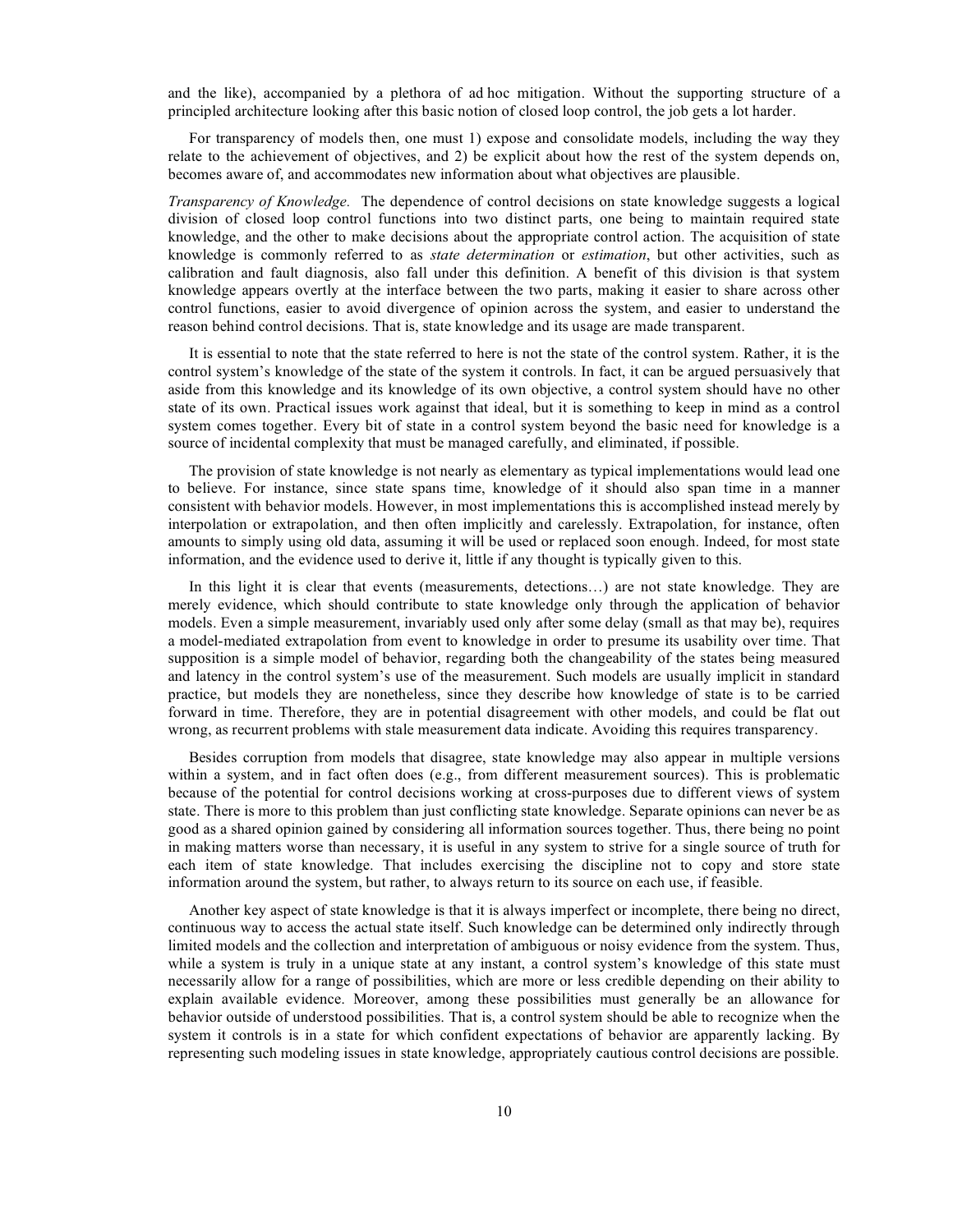When confronted with multiple possibilities, control decisions become more complicated, but to edit the possibilities before presenting a selected one for control action amounts to making precisely this sort of decision anyway. This is one of many insidious ways that abound in systems to confuse the boundary between state determination and control, and hence the location of state knowledge (more on this in the next subsection). In doing so, transparency is compromised and the system is a step further on the slippery slope to lost architectural integrity. It is far better to acknowledge knowledge uncertainty, represent it honestly, and make control decisions accordingly with proper consideration of the risks involved.

Part of representing knowledge uncertainty honestly is also acknowledging that this uncertainty degrades further with time unless refreshed. This too should be overtly dealt with. For example, beyond some point in time, knowledge may need to be declared entirely invalid unless updated with new evidence. To keep the line between knowledge and control clean, this must be the responsibility of the producer of the data, not its consumer. Following this principle eliminates the problem of uninitialized or stale data.

Yet another concern is the choice of state representations, transparent choices being easiest to use correctly. With this in mind, certain obvious violations come to mind, such as the absence of explicitly defined units or frames of reference for physical values. However, given the topic here, it is useful to mention some of the recurring offenders in fault protection. We can begin with persistence counters, the most basic of which tally consecutive instances of an error. If such a counter is necessary, then presumably lone errors are insignificant — a statistical possibility under normal conditions perhaps. If that's the idea behind persistence, then it is apparently a measure of likelihood that the system is in an abnormal state. That's actually a good start, since uncertainty in state knowledge has entered the picture, as it ought. Moreover, before the persistence threshold is reached, one often finds systems rightfully discarding suspect data, indicating that the diagnosis of a potential fault has already been made, if not overtly. Yet, upon asking how a persistence threshold is selected, it quickly becomes clear in many systems that any of a variety of criteria might apply: allowance for an occasional operational fluke; the level of system error tolerance; a delay to control precedence or timing of fault responses; an empirical value that avoids false alarms — often multiple reasons — depending on the motive for its last adjustment. Thus, poor overloaded persistence actually represents almost anything but likelihood, as commonly used, and its threshold has as much to do with control decisions as with making a fault diagnosis. As a result, persistence thresholds join the ranks of a great many parameters in typical fault protection systems as tuning knobs, not directly relatable to states, models, or objectives, and consequently beyond help from any of these fundamentals.

Error monitors in general tend to have analogous problems when errors are not interpreted through models or correlated and reconciled with other evidence. When such a diagnostic layer is absent, and responses are triggered directly by monitor events, it becomes hard to put one's finger on what exactly a system believes it is responding to. This is an invitation for all kinds of interesting emergent behavior.

Similar issues occur when poor models of behavior are used. As described above, for example, timers in general have little if anything to say about the nature or conditionality of behavior. One particular troublemaker is the common command-loss timer. Do such timers represent objectives, state knowledge, measurements, models, or what? From the gyrations operators go through to manage them, and the inevitable mistakes made due to their typically opaque, raw character, it is clear that no one quite knows how such appliances fit into the control framework, or how they relate to other elements of the system.

There are many other problematic ways to represent state knowledge in a system. Others are described in the next subsection on control. A final one worth mentioning here though, is the disable flag for a fault monitor. If one disables a monitor, is this because the fault is no longer credible, or that the monitor is believed to be dangerously incorrect, or that its false trips have become a nuisance, or that the fault it detects is no longer considered a threat, or that triggering the fault under present circumstances would conflict with another activity, or what? The first few possibilities clearly refer to modeling issues; so it is prudent to have a way (arguably not this one) to temporarily preempt an incorrect model. The latter ones though amount to nothing less than direction for the control system to promulgate incorrect state knowledge. That's not transparency, it's cover-up — yet not unheard of in some fault protection systems.

For transparency of knowledge then, it is essential to 1) make knowledge explicit, 2) represent it clearly with honest representation of its timeliness and uncertainty, and 3) strive for a single source of truth.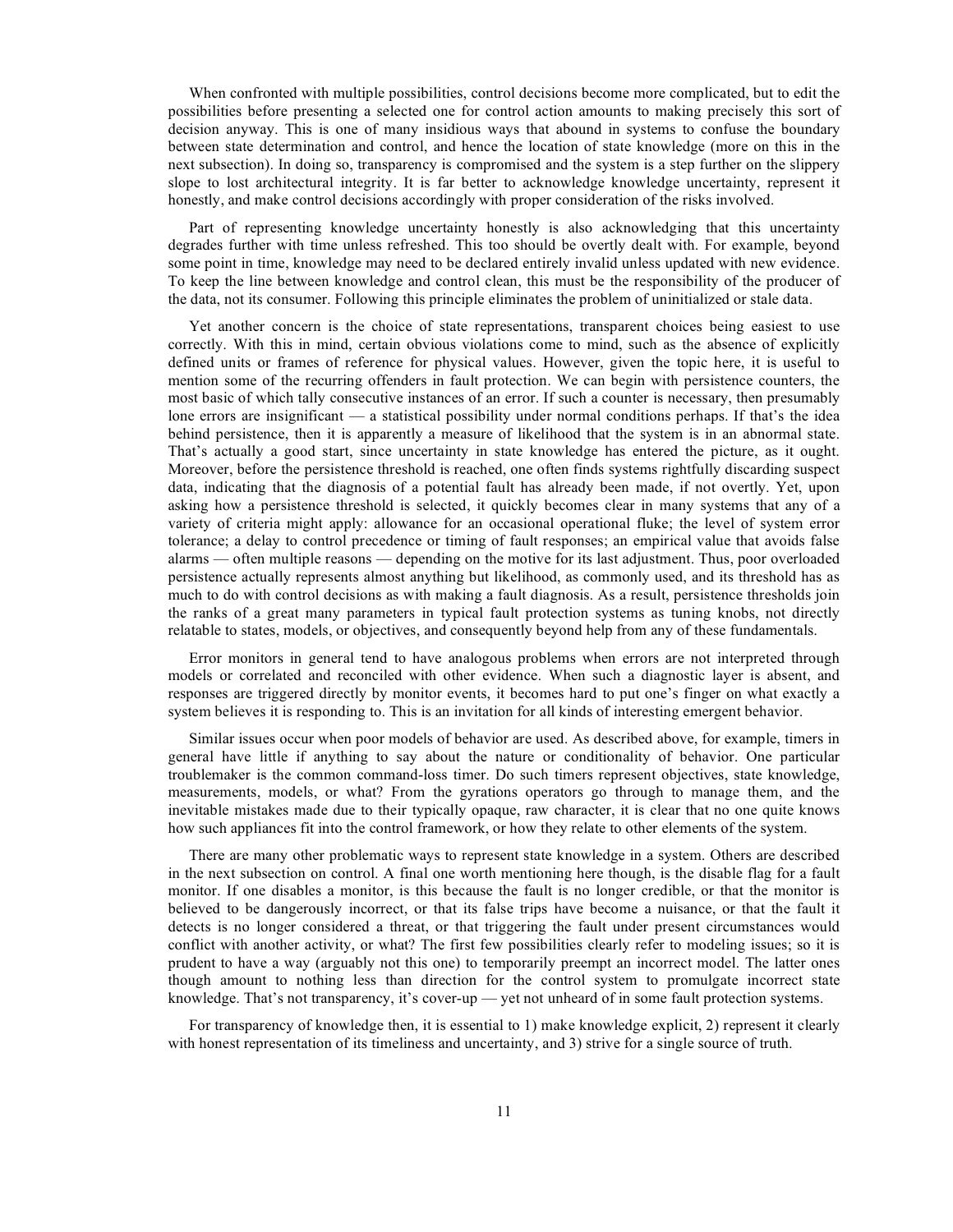*Transparency of Control.* In principle, given knowledge of controlled system behavior, knowledge of objectives (both imposed and imposable), and knowledge of the states of the controlled systems and those influencing it, no other information is required to choose control actions from among those that are plausible. There may be additional criteria for choosing options with the range of possibilities admitted by this principle (e.g., optimization), but in most cases that is a refinement somewhat beside the point here. Other exceptions involve cases where a system finds itself in a quandary among many poor choices, making it necessary to appeal to some meta-level policy that doesn't quite fit into the present schema. This gets a brief mention below, but otherwise the assertion above applies for most purposes.

Basing control decisions on information other than behavior, objectives, and states can actually be detrimental to a system. Presumably the only motive for using other data would be either that some other "real" objective besides the imposed one is known, or that state and behavior knowledge has not had the benefit of other available evidence or expertise. However, these conditions violate the principles of transparent objectives, models, and knowledge. Using alternative objectives subverts the very notion of control. Similarly, using extra data effectively puts the reconciliation of multiple information sources into the control function, creating a second, different version of system knowledge. As diversity of authority and opinion proliferates through such practice, the integrity of control decisions becomes increasingly suspect. Transparency of control consequently requires adherence to the principle that control decisions depend *only* on the canonical three items, for which some consensus has been established.

Unfortunately, violating this principle turns out to be an easy mistake, even with the most innocent of intentions. For example, having noted only that a previous error remains, a control function that tries an alternative action has violated the principle, effectively having made an independent determination of the state of the system. The proper approach would be for estimation processes to monitor control actions, making appropriate modifications to state knowledge to account for the observed results. Control actions would then be chosen differently on the next attempt, given the new state knowledge. For similar reasons raw measurements should be off-limits to control functions, certain arcane issues of stability aside. Control modes are also problematic, as described above under transparent objectives, and likewise for disable flags on fault responses, when misused as control mechanisms (like disabling fault protection during critical activities), and not just stoppers on modeling or implementation glitches. There are many other examples.

The flip side of using extraneous data is to ignore the state data you have. All kinds of commonly used mechanisms share this problem, such as time-based sequences that make no appeal to state knowledge, relying instead on fault monitors to catch dangerous missteps. Also problematic are responses with no basis at all, other than poor behavior. For instance, if errors are large but nothing else seems broken, resetting the offending algorithm makes things different for sure, and with luck might actually accomplish something. However, there is no basis for such a response from the point of view of control principles. (Reset and similar actions at a meta-level of control are different, because they involve the health of the control system itself.) A more likely candidate for puzzling problems of this sort is a modeling error, at which point the system should either shift to a more defensive posture or try to correct the model. Admittedly, the latter is a tall order, out of scope for many systems, but the first line of defense at that point, having validated models, has already been breached. To avoid getting into this situation one must honor the principle of control transparency. Non-specific responses signal an opaque design that demands scrutiny.

A useful byproduct of control transparency is that much of the complexity one often sees in control, when viewed properly, turns out to be a state or behavior knowledge problem. That's no consolation to the providers of this knowledge, though it does mean that knowledge is likely to become easier to understand as transparency is improved. Other benefits appear on the control side, too, such as a more straightforward decomposition of activities, and consequent simplifications in planning.

Control transparency, is consequently fairly easy to achieve, simply by 1) avoiding any basis for decision besides knowledge of objective, behavior, and state.

#### **FURTHER IMPLICATIONS TO FAULT PROTECTION**

Fault protection is clearly a control function, overseeing the state of a system, and trying to achieve objectives of safety and success. However, as control systems, many fault protection implementations impose a decidedly non-conforming model of control over the systems in their charge. Having submerged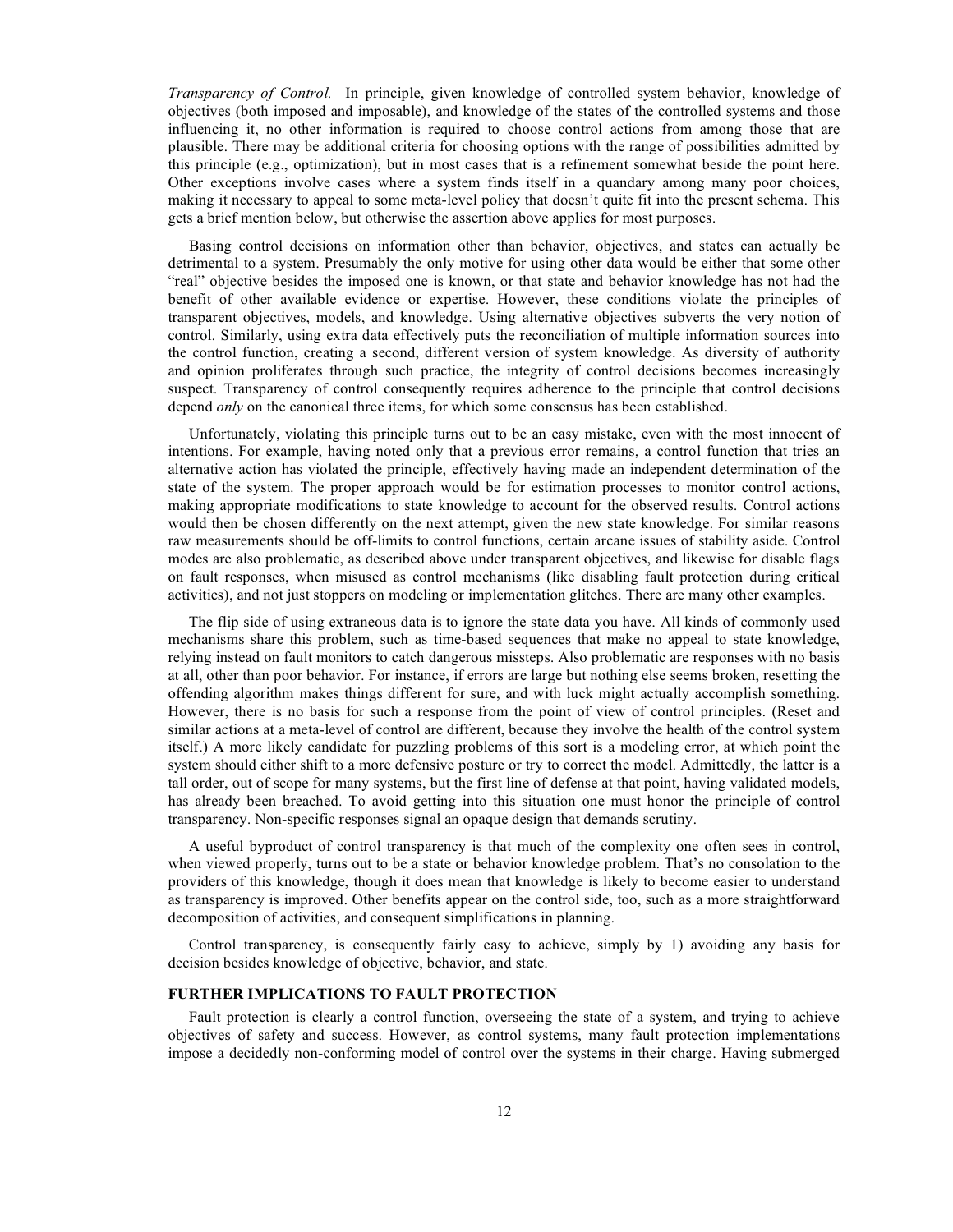basic principles of control, it is of little surprise that fault protection remains problematic in many systems. In exploring the basic notions of system control, it is alleged here that a number of these fault protection issues result from failure to apply control principles transparently, especially in comparison to normal GN&C design. In keeping with that theme, the following additional guidelines are suggested as ways to bring this discipline, broadly appreciated within the GN&C community, into GN&C fault protection.

*Do not separate fault protection from normal operation of the same functions.* Because faulty behavior is just a subset of overall behavior, normal and failed operation are intertwined in many ways: measurements of normal states are also affected by health states; robustness of control functions beyond normal tolerances aids fault tolerance; incremental tactics of normal algorithms play a central role in bootstrapping capability after a fault, etc. Thus, diagnosing the failure of a device is just part of estimating the overall state of the device; retrying a command is just part of controlling the device, given its state and the desired objective, and so on. The main difference seems only to be that decisions along paths of abnormal behavior are more sweeping and, if we are fortunate, invoked less often than those along paths of normal behavior.

One often hears explanations of fault protection complexity as being related to its interactions with so many other spacecraft functions. This way of looking at the issue is problematic, since it views normal operation and fault protection as separate functions. In fact, fault protection is often perceived as above normal operation — a sort of supervisory level function that watches over and asserts control when normal functions misbehave. In most cases, this is inappropriate, artificially and unnecessarily creating broad functional relationships over and above what are already there by virtue of the physical relationships within the system under control. By excluding fault protection from the control function for each system element, these control functions are unable to fully assume their cognizance role. This unnecessarily divides functionality, adding interfaces and complicating or confounding interactions all around the system.

Another way to appreciate the value of uniting management of normal and abnormal behaviors is to consider the ever-diminishing distinction between them in more complex systems. This is well illustrated in reactive, in situ systems, such as rovers, where novel situations are routinely encountered and revision of plans is frequently necessary, as initial attempts are thwarted. In the pursuit of viable alternatives, dynamic considerations of risk, priority, resource use, and potential for lost options are shared under both normal and abnormal conditions. Since putting two parallel management systems in place for such systems would make little sense, one sees instead the inevitable joining of fault protection with normal operation. Other systems are also gradually taking this route<sup>2</sup>, as the merits of merger become apparent.

*Strive for function preservation, not just fault protection.* In keeping with the recommendation to keep fault protection and normal control together in pursuit of their shared intent of meeting objectives, the aim should not be merely to react mechanically to some a priori list of failure modes with rote responses, but instead to acknowledge any threat to objectives, striving to preserve functionality no matter what the cause.

This insight creates a different mind-set about fault protection. It helps one see, for instance, that the purpose of fault trees, failure modes and effects analyses, hazards analyses, risk assessments, and the like is not for the assembly of a list of monitors needing responses. That approach unveils only a limited model of certain aspects of certain chains of influence in certain circumstances. Rather these must be thought of as just part of an encompassing effort to fully model all behavior, both normal and faulty, that will help clarify what is happening and what is at stake. That is, it is equally important to understand all the things that must work right for the system to succeed, recognizing and responding to their loss, even if the manner of this loss is unforeseen. This is what a true control system does, when fully cognizant of the system it controls.

This mode of thought should also disabuse engineers of notions that fault protection has no role after it responds to the "first"<sup>\*</sup> fault, or that fault protection V&V is finished when everything on the monitor and response lists has been checked off, or that operator errors or environmentally induced errors count as "first" faults that absolve fault protection of further action, or that latent faults don't count at all. When the perceived role of fault protection is to preserve functionality, such incidentals are irrelevant. Any project choosing to depart from this principle had better spell it out plainly in its fault tolerance policy, so everyone understands the risk. This is a common point of miscommunication.

 $\overline{a}$ 

<sup>\*</sup> This could be "second", if there's a two fault tolerance policy in effect, and so on.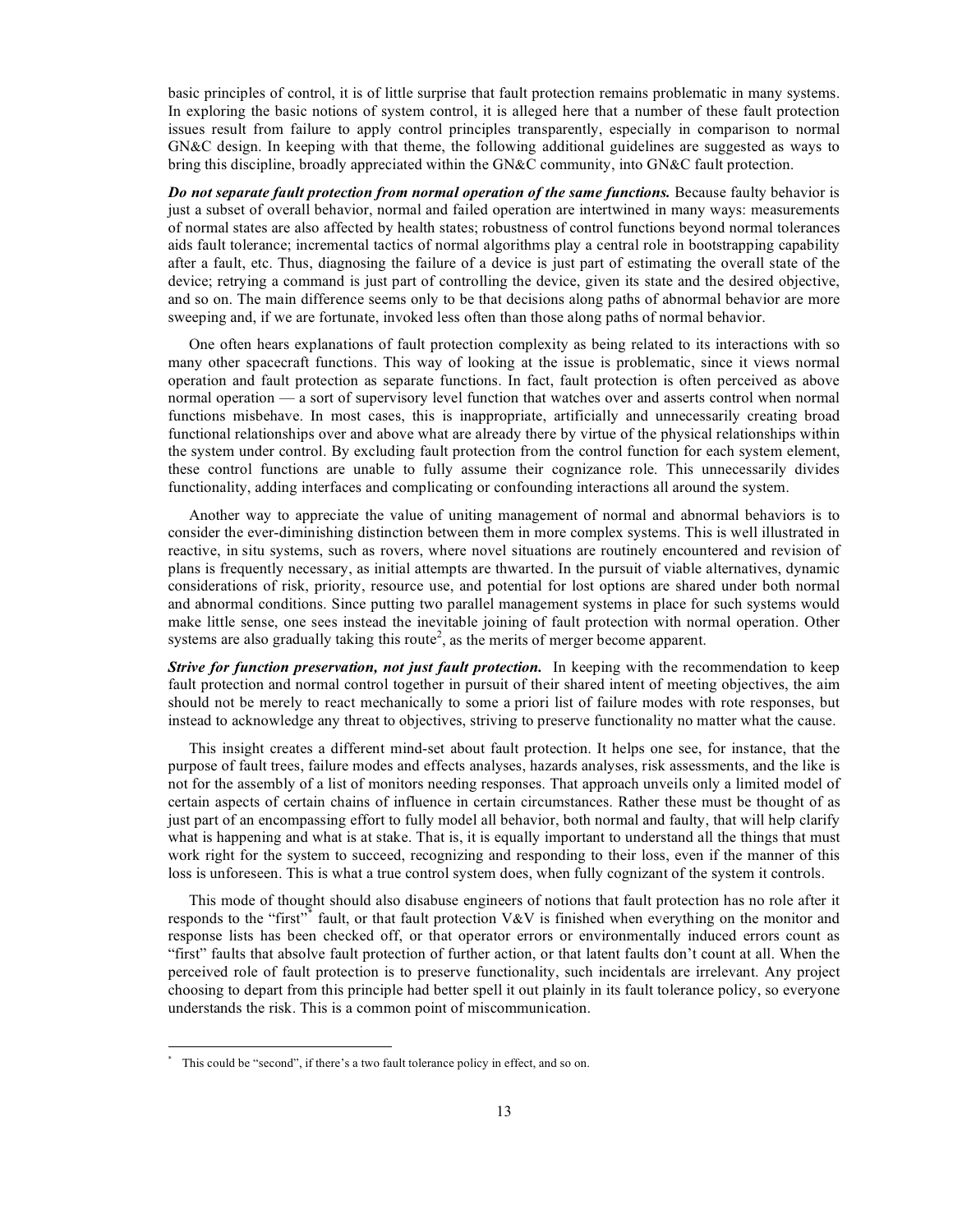*Test systems, not fault protection; test behavior, not reflexes.* If fault protection is an integral part of a system, it should be tested that way. Unfortunately, this often doesn't happen the way it should — a natural consequence of viewing fault protection as a distinct supervisory function. Systems tend to be integrated and tested from the bottom up, so in the conventional view of things, fault protection gets integrated and tested last, and specifically *after* normal capability has been integrated and tested. Even when fault protection functions are present earlier, it is common to do much testing with fault protection disabled, or if enabled, to ignore indicators of its performance (e.g., detection margins), because tests are focused on normal functions. The net result is that nothing is really tested right. The magnitude of this blow to system integrity is brought into focus when one views the role of fault protection as function preservation. In this role, objectives are not just commands to be executed; they are conditions to be monitored for achievement. Similarly, diagnosis models don't just signal faults; they predict normal behavior too. Consequently, in this integral role, fault protection fulfills the essential role of guarding expectations for the system's performance. One of the greatest benefits of fault protection during testing, therefore, is to help watch for aberrations across the system, even if a test is focused on normal functionality in a particular area.

This control system view of fault protection has the additional advantage of elevating attention, beyond rote reflexive responses, to behavioral characteristics that provide a basis for confidence in the integrity of the underlying design. This is similar to the way normal GN&C control functions are analyzed and verified. The idea, for instance, is not to test that the right thruster fires when a control error threshold is exceeded, but rather to test that pointing objectives are consistently met in a reasonable manner. Applying the same idea to fault protection shifts the emphasis from futile attempts at exhaustive testing toward a more relevant exploration of emergent behavior and robustness. That in turn motivates proper mechanisms for wellbehaved transparent control from the start, closing the circle back to sound principled system architecture.

*Review all the data.* Of course, the presence of fault protection does not relieve testers of responsibility to review data, but here again an altered point of view about the role of fault protection is helpful. If fault monitoring is focused solely on triggering fault responses, a limited kind of diagnostic capability results. However, if monitoring is focused on general, model-based expectations, making note of even small departures, while leaving control functions to decide whether departures merit action, then a much more transparent system results, and the testers' task gets easier. If that seems a substantial increase in scope, keep in mind that not all such capabilities must reside on the flight system. Fault protection should be considered just as integral a part of ground functionality as any other. The same misperceptions and opaque implementations divide ground systems too though, with the same consequent loss of insightfulness.

*Cleanly establish a delineation of mainline control functions from transcendent issues.* Despite moving most fault protection out of a separate supervisory role, there remains a need for supervisory level fault protection in systems. These functions should in general be limited though to managing the platforms on which other control functions run, and to exercising certain meta-level policies, as alluded to earlier, that are beyond resolution by usual means. Examples of the former include overseeing installation of new software, monitoring software execution, switching from a failed computer to a backup, and so on. An example of the latter is the regularly occurring catch-22 during critical activities (e.g., orbit insertion), where a choice must be made between preserving evidence of a mishap, or daring a final attempt at success that is almost certain to destroy the system along with its evidence. No objective seeks the latter outcome, yet this is the path most projects take. Aside from the meta-level issues involved with such functions, another good reason for their delineation is to ensure they get appropriate visibility, given their far-reaching implications. (Limitations of space here require neglecting certain thorny implications to fault protection from meta-level control, involving preservation of credible state data, tolerance to control outages, etc.)

*Solve problems locally, if possible; explicitly manage broader impacts, if not.* Localization is actually a natural byproduct of keeping normal and faulty behavior management together. The advantage of localization is clearly to contain the complexity of the behavior associated with faults. In the best case (e.g., when functionality can be quickly restored, or an equivalent backup is available) this can be minimally disruptive to the rest of the system. The one item that cannot be localized, however, is the resulting change of behavior of the element. Any reduction in the range of objectives the element is able to accept, even if it is temporary, must be accommodated by other elements dependent on this capability. These effects may ripple broadly across the system and over time, disrupting plans. Thus, the new capability landscape after a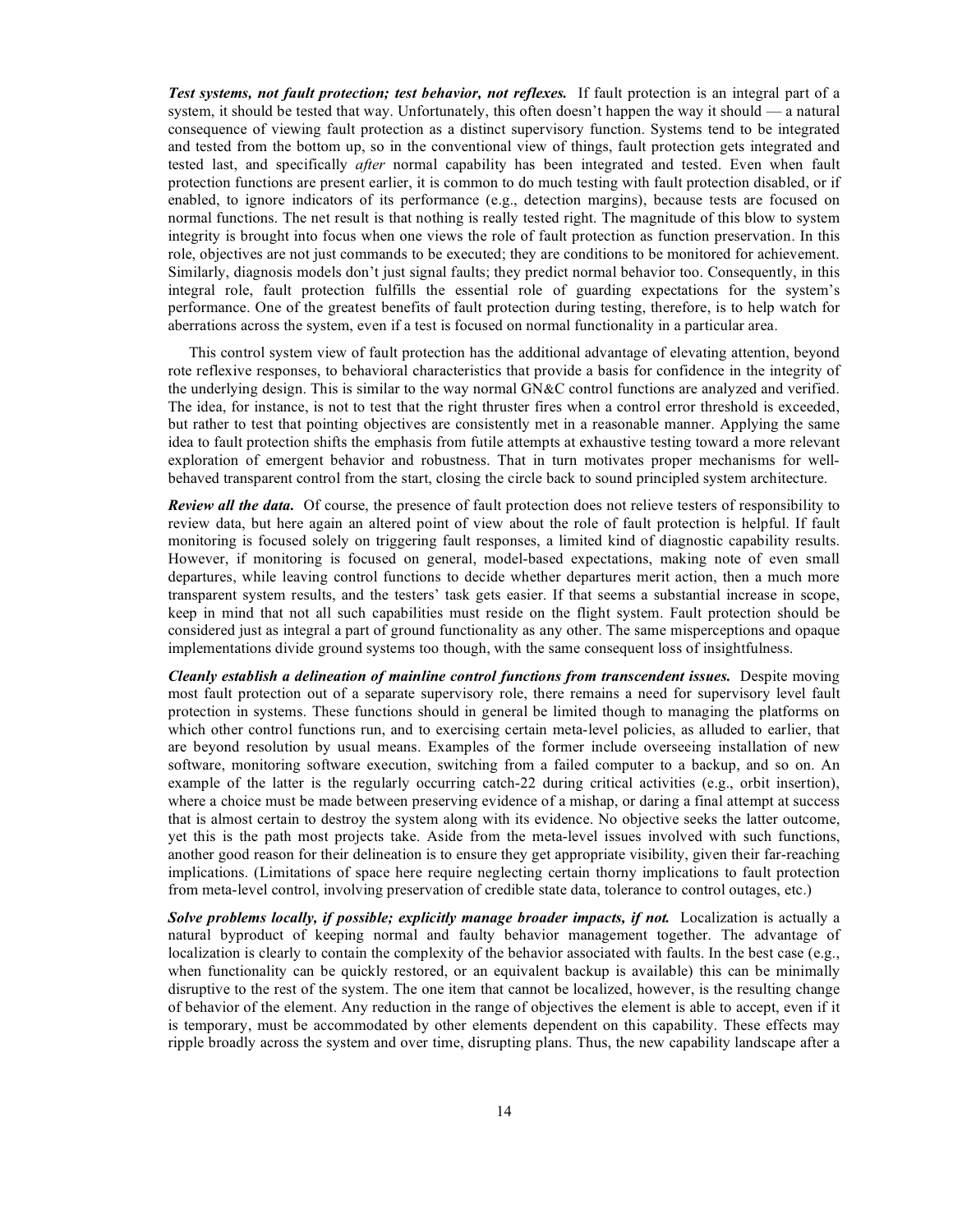fault results in new system level behavior. This is one of the emergent implications of failure, which must be handled through transparent management of model dependencies, as described above.

*Respond to the situation as it is, not as it is hoped to be.* There are a number of aspects to this, but the bottom line is that action calls for continual reassessment and revision. State and objectives are both subject to change at any time, so in keeping with the principle of responding only to these items, any action that ignores their change is wrong. A common violation of this is to embark on a course of action that requires blocking out other responses or reassessments of state until the action is over. This presumes that the initial decision will remain the correct one, with a predictable outcome, no matter what develops in the meantime.

*Distinguish fault diagnosis from fault response initiation.* Detection and diagnosis are state determination functions, not separable from determining normal functionality, so they should have nothing to do with deciding, or even triggering, control actions. Diagnosis of a failure is merely the impartial assertion of new knowledge regarding some failure to satisfy design functionality expectations. It is unconcerned with implications to the system. Deciding whether or not a fault diagnosis merits a response is a control action, and control actions are driven by objectives. Therefore, the only role of fault diagnosis is to supply the information used in a control function's determination that an objective may be threatened or have failed. In the absence of an objective, or in the presence of a fault that does not threaten objectives, no response is warranted. Likewise, if an objective is threatened, response is warranted, fault diagnosis or not.

The reverse of this is also important. In every decision is the risk of being wrong, so a decision to act on one of multiple possibilities is not the same as a determination that that possibility is in fact true. Knowledge remains as uncertain right after the decision as it was before. Later, having embarked on a particular path, success or failure in making headway against a problem can be taken as evidence that the conjecture behind the choice was correct or incorrect, respectively. The way to gain this knowledge, however, is not to simply assert that conclusion in the fault response (as many fault protection systems do), thereby mixing estimation with control and dividing opinion, but rather for estimation functions to observe all actions taken, as they would any other evidence, and revise state knowledge accordingly. Subsequent control actions can then be adjusted according to the updated knowledge, as in principle they should.

*Use control actions to narrow uncertainty, if possible.* A familiar situation is to encounter an error that clearly indicates something is wrong, but lack the ability to discriminate among various possibilities. Similarly, there are often situations where the difference in behavior between normal and faulty operation is hard to see. There are two general strategies that can be followed in such cases to resolve the uncertainty.

The first is to remove sources of ambiguity, given that the problem may be far more apparent under other, typically simpler conditions. In GN&C systems, this tends to appear in the form of regression to simpler modes of control involving fewer parts, and incrementally rebuilding to full capability. The fewer the parts involved, the fewer the potential culprits, should the symptoms remain; and should symptoms disappear in a simpler mode, options narrow through a process of elimination. By moving to the simplest modes first and rebuilding, ambiguity and vulnerability to symptoms are both minimized; and of course, there is always the option of stopping part way and waiting for ground help, once minimal capability for safing is established. Fault protection systems usually accomplish such things by rote, through safing and normal reacquisition steps, but in keeping with the principle of transparency, it is better to connect the acts of simplifying and rebuilding with the presence of uncertainty and with threats to objectives.

Sometimes the reverse strategy is preferable, where it is advisable to bring in additional evidence to corroborate one alternative versus another, rather than making a series of arbitrary choices, expecting that the situation will resolve itself eventually. In general, better knowledge leads to better decisions, which is ultimately the safest route to follow, when the option is available. The common thread between these two approaches is simplification. Make diagnosis easier by removing complications and adding information.

*Make objectives explicit for everything.* Nothing a control system is responsible for should be in response to an unstated objective. Moreover, whether or not such objectives are being met should be explicitly apparent, as with any other objective. In this way, enforcing operational constraints and flight rules, avoiding hazards, managing resources, and so on *all* become a normalized part of the control functionality of the system, as opposed to additional overriding layers of control or awkwardly integrated side-functions.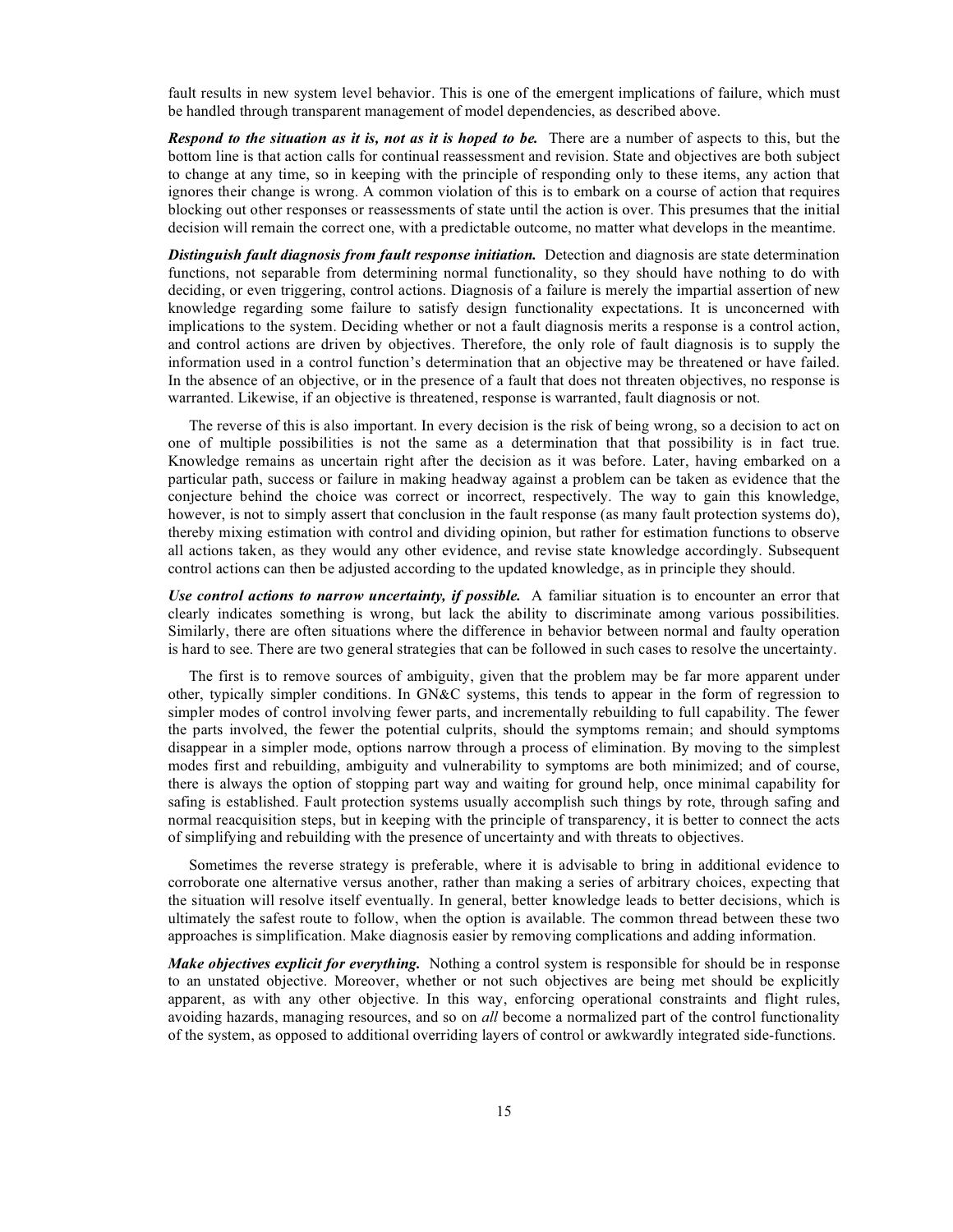*Make sure objectives express your full intent.* Fault protection is less likely to respond to problems correctly, if the objectives provided are not what are actually required. A good example of this is the typical specification of an orbit insertion objective in terms of a delta-velocity vector. If the insertion burn could be guaranteed to occur at the right time, this would be okay, but critical objectives also need to be satisfied when things go wrong. A better objective, therefore, would be delta–energy, which is significantly less sensitive to timing, and is nearly as easy to accomplish if velocity information is already available. This not only permits greater freedom in choosing how to respond, but the resulting response can have a smaller penalty to the system. One can apply this notion in many places with similar benefit, and the only necessary enabler is to make objectives more transparent, as basic principles would suggest anyway.

Transparency of objectives can be accomplished in GN&C in many other ways, as well, with consequent benefit to fault protection. For example, in a well-designed, feed-forward, profiled motion system, the motion expected is just that specified in the objective. Feedback need only accommodate disturbances, so any significant control error becomes a clear sign of trouble, indicating departure of behavior from both the objective and the underlying model. Other systems that rely instead on a controller's transient characteristics to profile motion are substantially harder to assess, due to this loss of transparency. Similar observations apply regarding state determination systems, where substantial transparency gains can be made through more direct application of models to define expectations.

*Reduce sensitivity to modeling errors.* As discussed, closed loop control exists in large measure to diminish the effects of variability in a system. Therefore, one of the side effects of poor transparency in a control system is that the effects of variability are poorly contained. This can happen if a design is too dependent on the detailed correctness of the models it uses. Given a choice, robustness always favors less sensitive designs. To decide whether this criterion is met, it pays to assess sensitivity in all its dimensions and pay close attention to those aspects that dominate. Alternatives might be found that reduce sensitivity, if you're looking for them; and if not, it will become obvious where extra-healthy margins are a good idea.

Alternatively, a more proactive approach may be worthwhile. The profiled motion system mentioned above, for example, will begin to show significant transients, even with the feed-forward actions in place, if the feed-forward model is incorrect. Therefore, a control system can substantially improve its transparency by attempting to estimate the parameters of this model (essentially as additional system state) and incorporate the results into its feed-forward actions. This not only improves its ability to recognize faults, but also promises to maintain operation within a more linear realm, where the system is better behaved and easier to characterize. Moreover, the additional insight gained by the system via the additional estimated states can be used as a forewarning of future problems or an indicator of reduced margins that alone may require action. It is always better to respond to a problem early than to wait idly for a crisis.

*Follow the path of least regret.* Transparent models require honesty about likelihoods. Unlike most of the random things in normal GN&C, which are expected to occur and usually have well characterized statistics, few faults are viewed in advance as likely, and their statistics are rarely known, even crudely. Moreover, most faults that happen are either unanticipated or transpire in surprising ways. Therefore, any presumption about which faults are more likely than others must be considered flawed. In general, fault protection decisions ought to be based on criteria other than fault likelihood. What should be of more concern is the list of things one thinks the system might be able to recover from, if given a fighting chance to do so.

Sometimes, even when the odds seem dramatically in favor of one possibility, one needs to create one's own luck. For example, what is extremely likely to be just a sensor false alarm might in fact be a genuine fault in the sensed system that could turn out to be catastrophic. Getting a second chance in this case may require a suboptimal first choice with all its nuisance value. Given such possibilities, one might suppose it's always best to assume the worst and sort out the details later, but this course can also lead to trouble, when actions taken by fault protection are not benign or reversible (such as wetting a backup propulsion branch). False alarms commonly present such dilemmas (not to mention desensitizing operators). With enough foresight (and budget) a system can often be instrumented well enough to eliminate such ambiguities, but in the end there will still be a few that just need to be thought through with great care. The art in fault protection is not always to be right, but rather to be wrong as painlessly as possible.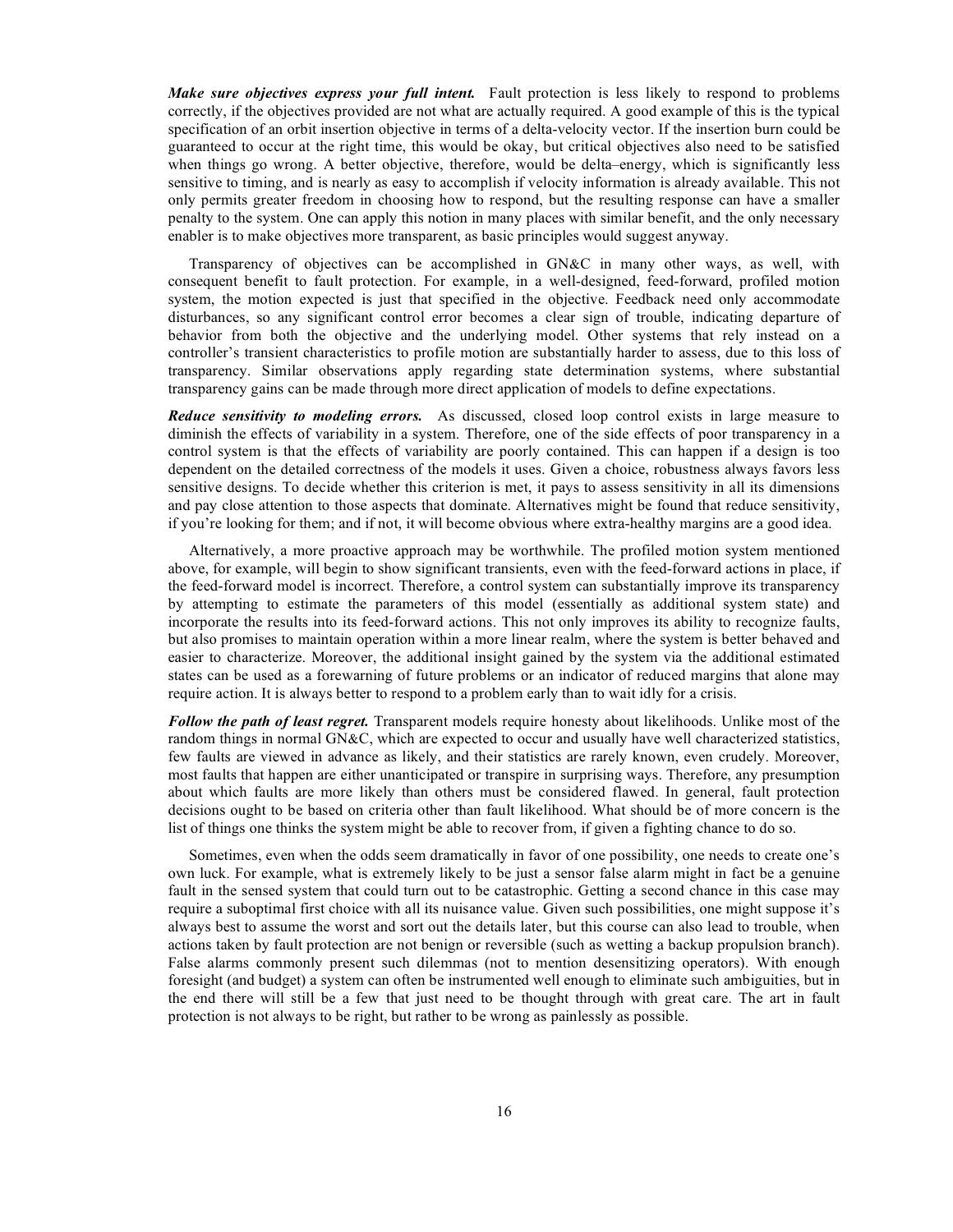*Take the analysis of all contingencies to their logical conclusion.* The problems of viewing fault protection as distinct from other control functions have already been cited. However, there are also problems with viewing fault protection as confined to flight system health. As with most other systems, fault protection is not closed, so it should never be treated this way, even though much of what it does must be autonomous. The true scope of fault protection extends to the entire operations system and supporting ground elements, and possibly even to other missions. Moreover, what may be a short-term victory could in the long run threaten the mission or deprive operators of all hope of ever finding out what went wrong. Therefore, it is important to follow all branches in the contingency space and to carry them to their absolute logical conclusion in order to see whether the fully integrated design (and plans for it) supports them.

Successful completion of a fault response is consequently not a logical conclusion. Spacecraft have been lost by neglecting a larger issue, even though the flight system managed to enter a safe mode that could be maintained indefinitely. To be truly finished, one must carry responses all the way to final resolution, including all the side effects, trap states, and so on. One must consider mission operations' role and preparedness in monitoring the system and responding to problems, restoration of routine operation (including all necessary replanning), the long-term viability of the system and mission in the recovered state (if restoration takes much time), threats to consumable resources, to upcoming critical activities, and to planetary protection, and adequacy and availability of data to support both a timely operations response and a complete post facto assessment. Such concerns are all related to control, so just because they involve processes somewhere besides the onboard system doesn't mean there are different rules for them. The larger system should strive for the same level of transparency as any other control system.

*Never underestimate the value of operational flexibility.* Another particular aspect of driving contingencies to their logical conclusion also deserves mention. This is the vital importance of operational flexibility. Many systems have been recovered from the brink through astute actions and clever workarounds. Therefore, any design feature that forecloses options also removes one of the most valuable assets a spacecraft can possess. If the logical conclusion of a contingency path is the inability to act because alternate spacecraft capability cannot be applied, it is time to revisit the design. Unfortunately, such exploration of contingencies often occurs late in the development cycle, rather than early when the design is malleable. (This is partly due to the misconception that reprogrammable software is all that's needed.) Furthermore, late design changes for other reasons tend to be made without fully revisiting contingency capabilities. The fact that so many systems have been recovered nonetheless reflects a deep-seated appreciation among engineers for the importance of this principle.

There are a variety of ways to do this. These include making it possible to safely operate prime and backup equipment at the same time; creating finer grain fault containment regions; avoiding rigid modal designs and canned procedures in favor of flexibly exercisable modular capabilities; making parameter changes easy and safe, even under spotty telecommunication capability; being able to confidently direct the system at every level in the design; having very tolerant safing systems; and so on.

*Allow for all reasonable possibilities — even the implausible ones.* The logical conclusion of some conditions may very well appear hopeless, but it is good practice to keep trying, while certain basic system objectives such as safety and communication remain unsatisfied. Having exhausted all likely suspects without resolving a problem, it is important to try the unlikely ones, as well, even if they have been deemed "not credible". As stressed above, fault responses are not exhausted just because all the identified failure modes have been addressed. The objective is to preserve functionality, even when the unexpected happens.

This concern applies not just to what faults might occur, but also to what conditions might ensue, from which recovery will be necessary. For dynamic states, this could include high or reversed rates, flat spin, incomplete or unlatched deployments, excessively energetic deployments, toppled passive attitudes (e.g., in gravity gradients), incorrect or unexpected products of inertia, excessive (even destabilizing) flexibility or slosh, inadequate damping, thermal flutter, unexpectedly large variations (e.g., in misalignment, external disturbances, torque or force imbalance, or mass center offset), and so on. Other kinds of states and models are also vulnerable, whether they be device modes, sensor obscuration or interference, or whatever. Even common-mode problems should be considered.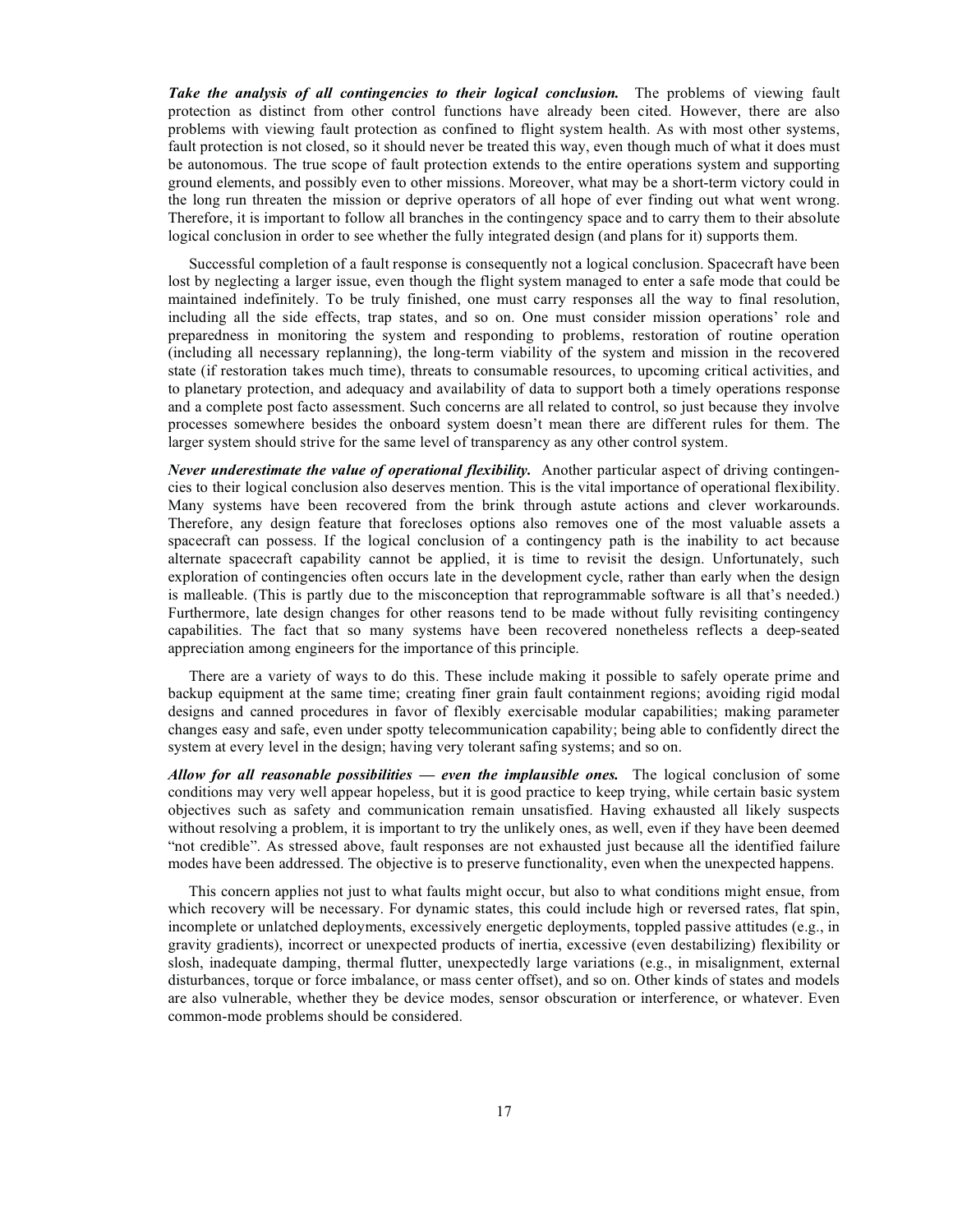Pursuing this idea further, one must also conclude that what is usually considered essential certain knowledge of the system may need to be abandoned. For example, setting a sun sensor detection threshold is a straightforward activity, performed automatically in some interplanetary systems as a function of distance from the Sun, derived from trajectory data; but suppose the Sun cannot be detected, despite every appeal to redundancy, search, and so on. At some point, one might very well suspect that information regarding the distance to the Sun is wrong, even though there would be little reason to doubt it. As a last resort then, it would be advisable to discard this state knowledge anyway, and try setting the threshold by trial and error. This is another application of the admonition to simplify as far as possible.

Note that the sorts of things listed above would largely fall under the category of design or operator errors, and many would argue, given the daunting scope that is suggested, that fault protection needn't protect against such things, since there are processes in place to avoid them. Unfortunately, history cautions against such a point of view. If conditions such as these are physically plausible, some gremlin is likely to solve the puzzle for entering them, even when system designers can't. The rather sobering reality, in fact, is that more space systems are lost to such errors, than to random faults per se.<sup>3</sup> Therefore, to presume that the design precludes them is not particularly insightful. It takes extraordinary effort to be absolutely sure (and right) about such things, which raises its own issues of scope and suggests merit for a second thought.

So why attempt to cover such possibilities? It's hard enough getting a GN&C design to work under normal conditions; so throwing in all these abnormal possibilities in all their uncharacterized variability may seem like an impractical and unaffordable stretch. A little effort will sometimes go a long way though, and may make the difference between any sort of survival and no survival at all. For example, stabilizing rotation rates is simply a matter of damping rotational energy, which can generally be done quite simply with the right system configuration. Most systems already have this capability in order to handle initial launch vehicle tip-off, so applying it to fault recovery may be an easy extension, if anticipated early enough. Likewise, even crude control may be enough to ensure a power-positive, thermally safe attitude, and with slow enough responses could be made stable under most conditions. Safing capabilities are always planned anyway and can be tuned for minimal requirements, if permitted by the design, so it's worth a trade study to decide how far into the space of abnormality it may be worthwhile to venture. Safing should provide fallbacks that are as absolutely rock bottom foolproof as possible. Then operational flexibility might come to the rescue, once operators can get involved. So don't surrender; simplify, and try to get by.

**Design spacecraft to be safe in safing.** Don't wait to figure this out later. Many of the difficulties in supplying a truly robust safing capability, as described above, go away if considerations for safing are part of the original design concept. Consider, for instance, the passively stable orientation and rotation of a spacecraft. There's a fair chance the spacecraft will find its way into this state at some point and stay there for a while, whether one wants it to or not. If safing does not use such as trap state, then safing will always have this threat against it. So much the better then, if there is only one such trap and it happens to be one that can be survived indefinitely with reasonable support for telecommunications. It's always better not to have to fight upstream, so design the system so it helps you. The same argument can be applied to other critical states. Making these things happen is a direct consequence of putting fault protection and normal operation together from the outset. In the same way that no GN&C designer would ever allow a spacecraft configuration that was not a cooperative partner in control, fault protection designers must take the same ownership of the system behavior they are expected to manage, both normal and abnormal.

*Include failsafe hardware features.* In the same vein, various failsafe hardware features can also help. For example, it should never be possible to request a torque, force, or rate indefinitely; such commands should always time out quickly unless reinforced. There should never be illegal combinations of bits that can cause action. One should never need to know a priori what the state of a device is in order to be able to command it to a safe state. There should be a watchdog for command source liveness. Resets and watchdog triggers should always establish a safe hardware state. And so on. Such features dramatically reduce opportunities for problems to proliferate for lack of attention, while other serious matters are disrupting operation.

*Check out safing systems early in flight.* As a final check, it is always prudent to never leave a spacecraft unattended after launch until safe mode has been demonstrated. And of course, in case something does go wrong, the contingency capability to deal with it must be in place. This includes operators on duty, adequate telemetry and ability to uplink (even under adverse conditions), good margins, readily adjustable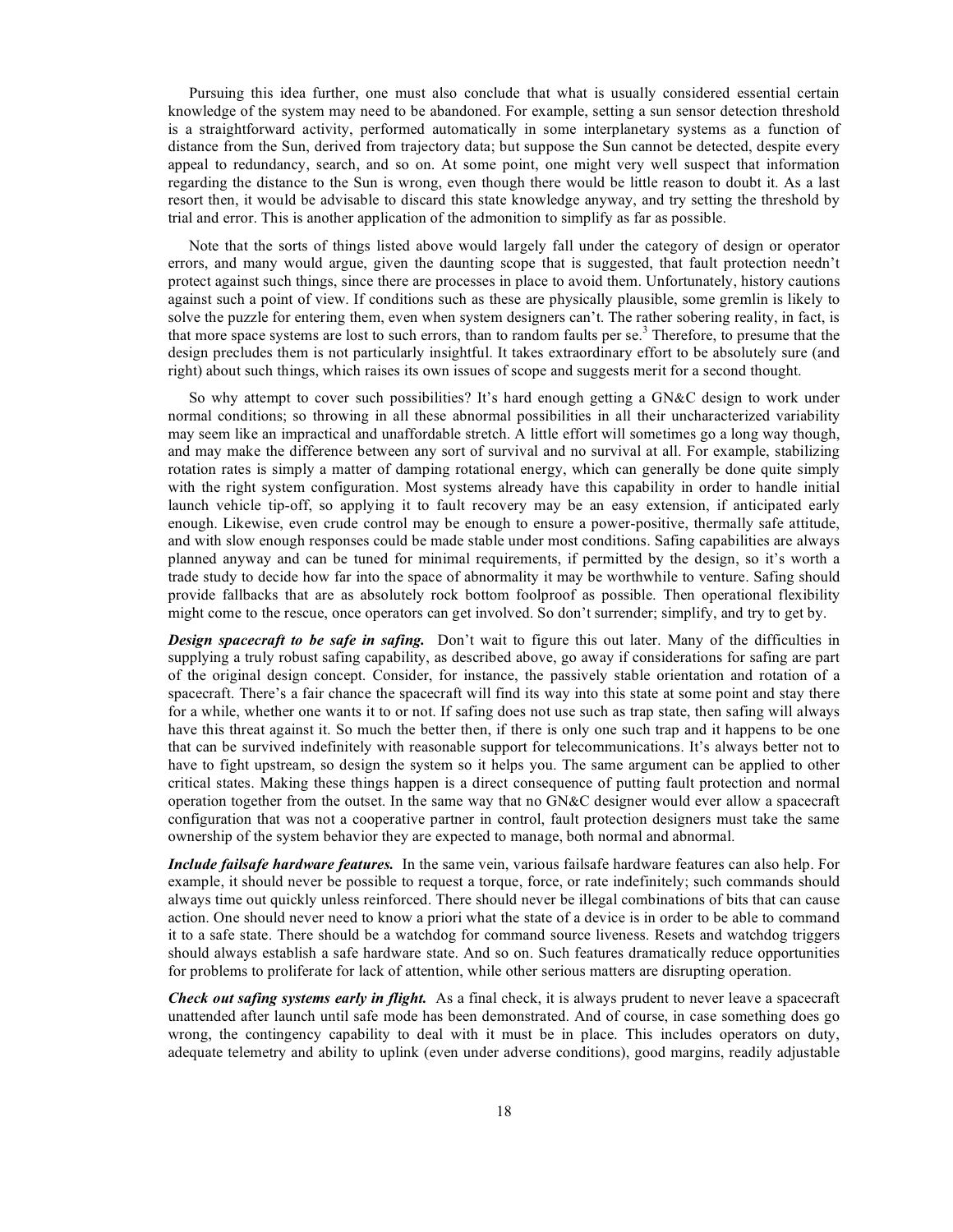behavior (e.g., parameters, mode and device selections, and so on), good testbeds where problems can be readily duplicated, and access to the right experts when you need them. As described above, supporting capabilities for such contingencies should be added early in development.

*Carefully validate all models.* Modeling is a double-edged sword. Good models are clearly necessary for proper diagnosis and response, but having the ability to work around at least some imperfection in models has also been emphasized, since knowledge of behavior is never perfect. Some may argue, in fact, that model-based designs (especially model-based fault protection) are vulnerable precisely for this reason, though this begs the question of how any design at all is possible without expectations of behavior. The question then, whether models appear explicitly in an implementation or only in the most indirect way through designs, is how one knows they are valid (i.e., good enough to use).

Model validation must certainly appeal to expertise. Those most familiar with a modeled item should develop or at least review its model, with full awareness of how the model will be used and the need to keep it current. Consequently, communicating models effectively and consistently is essential. Model validations aren't closed any more than systems are.

Ultimately though, model validation is best when supported by data, and this is where it is critical to understand the fundamental irony of model validation: *data can only invalidate models*. Model validation is consequently an exercise in looking for contradictory data. One does this by considering a broad set of conditions to test the model's predictive powers, and also by considering data sets capable of discriminating among competing models. Models that are mere data fits, or that only loosely appeal to physical phenomena, have very little explicatory power and are prone to mislead or mask issues. How one produces such data to validate failure modes (including operation outside of operating range) naturally raises many questions. Where feasible, it is always best to get the data anyway, even if difficult, and where not feasible, one should double up on experts. Space systems tend to be merciless, when you get it wrong. One thing is certain though. Testing a spacecraft with all fault protection always enabled is the best way to discover whether or not your models *at least* get normal behavior right.

How good a model must be is more subjective. One technique for deciding is to exaggerate the effects of everything that comes to mind in order to see if anything could ever be a problem, eliminating only those effects with provably implausible significance. What one can always count on though is that assumptions regarding a "credible" range of operation are always suspect, especially where faults are involved.

Three more cautions are in order, the first being to avoid the blunder of validating a model against itself. No one would foolishly do this in any blatant way, of course, but it happens from time to time, nonetheless, when a testbed includes in its simulation a model from the same source or assumptions as those behind the flight design. When errors or inappropriate simplifications are repeated between the two, the system will obligingly work fine — until it flies. The second caution is related. Suspect validation by similarity or extrapolation of prior experience. Even modest departures can be fatal if handled incorrectly. Besides, your source might have been wrong. Finally, in a similar vein, piecemeal testing is less satisfactory than end-toend testing, if you have to make a choice, and both are required in order to find compensating errors.

*Given a choice, design systems that are more easily modeled.* This advice is easily appreciated, but not always the most obvious to apply. Every engineer has seen a seemingly simple system concept devolve into endless analysis and testing, as the enormity of the operating space that it allows, and therefore within which it may need to operate, is revealed. There is a tendency in this age of ultra-sophisticated modeling tools and supercomputer simulations to soldier on in confidence of the brute strength offered by these techniques. Nothing, however, will ever substitute for an elegant form that is simpler to analyze. Therefore, one must be prepared to face the reality that often the best concept is the one that can be modeled (and have the models validated) more easily, even if it requires a few more parts and a bit more control.

Elegance of form is useful in control system architectures as well. All of the principles of transparency discussed here have the ultimate goal of making control systems more easily modeled, which makes systems easier to understand, and hence less complex. This can result in great simplifications elsewhere, especially in fault protection, a worthy note on which to end this discussion.

—